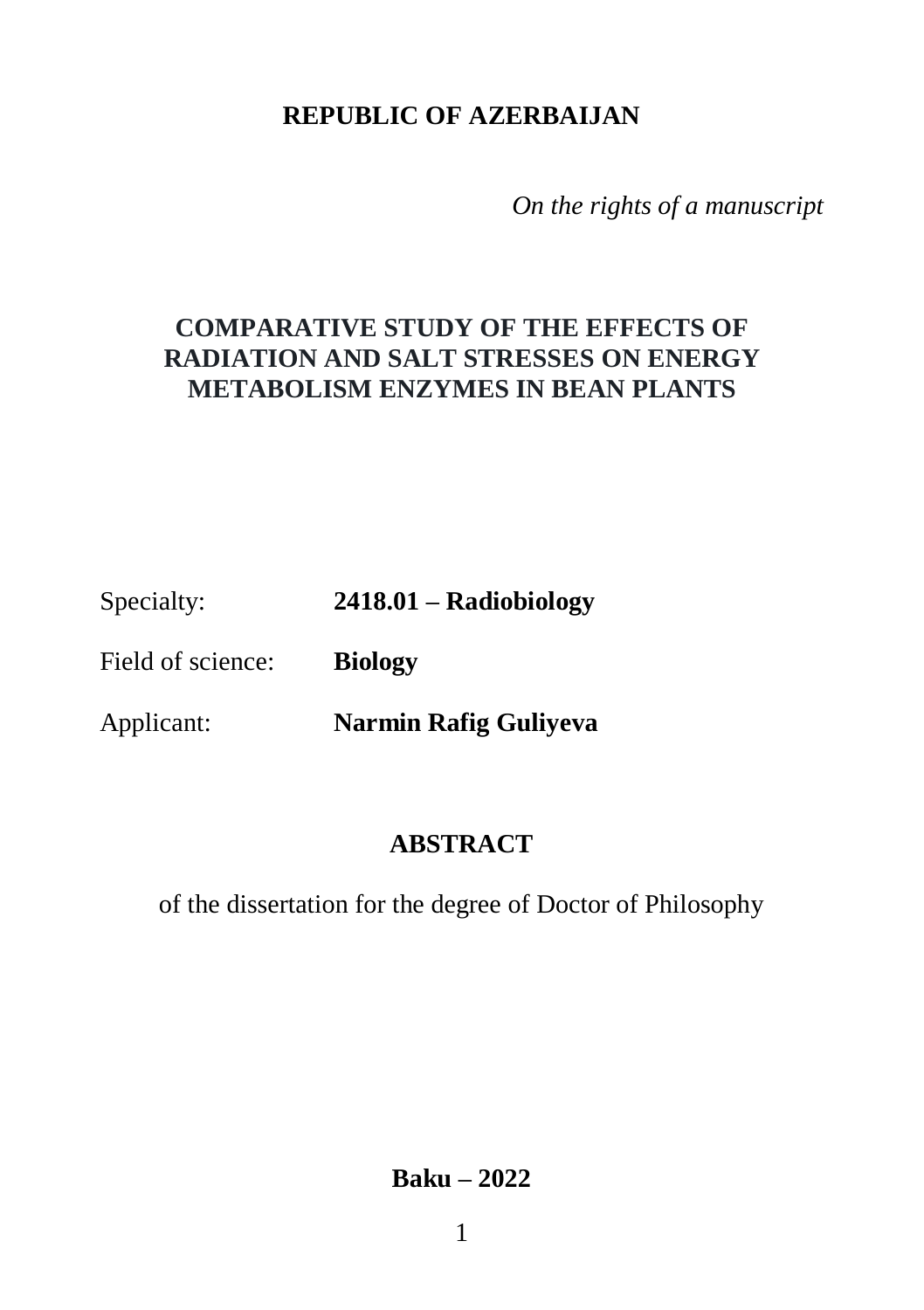The dissertation work was performed in the Radiobiology Laboratory of the Institute of Radiation Problems of the Azerbaijan National Academy of Sciences.

#### **Scientific supervisors:**Doctor of Biological Sciences, Professor **Elmikhan Suleyman Jafarov**

 Doctor of Biological Sciences, associate Professor **Hasan Garib Babayev** 

### **Official opponents**: Doctor of Biological Sciences, professor **Rovshan Ibrahimkhalil Khalilov**

Doctor of Biological Sciences, associate Pprofessor **Huseyn Azizulla Abiyev** 

### Doctor of Philosophy **Aysel Karim Jafarlı**

Dissertation Council BFD 3.07 of the Higher Attestation Commission under the President of the Republic of Azerbaijan operating under the Institute of Radiation Problems of the Azerbaijan National Academy of Sciences

Chairman of the Doctor of Biological Sciences, Professor Dissertation Council: **İrada Nuraddin Aliyeva**

 $\frac{U_1}{U_2}$ 

Scientific secretary of the Doctor of Biological Sciences Dissertation Council: Sevil Akif Mamadli

**\_\_\_\_\_\_\_\_\_\_\_\_\_\_\_\_\_\_\_**

 $\left| \frac{\partial \mathbf{u}}{\partial \mathbf{v}}\right|$ 

Chairman of the Doctor of Biological Sciences, Professor<br>Scientific seminar: Tokay Mahammad Huseynov Scientific seminar: **Tokay Mahammad Huseynov**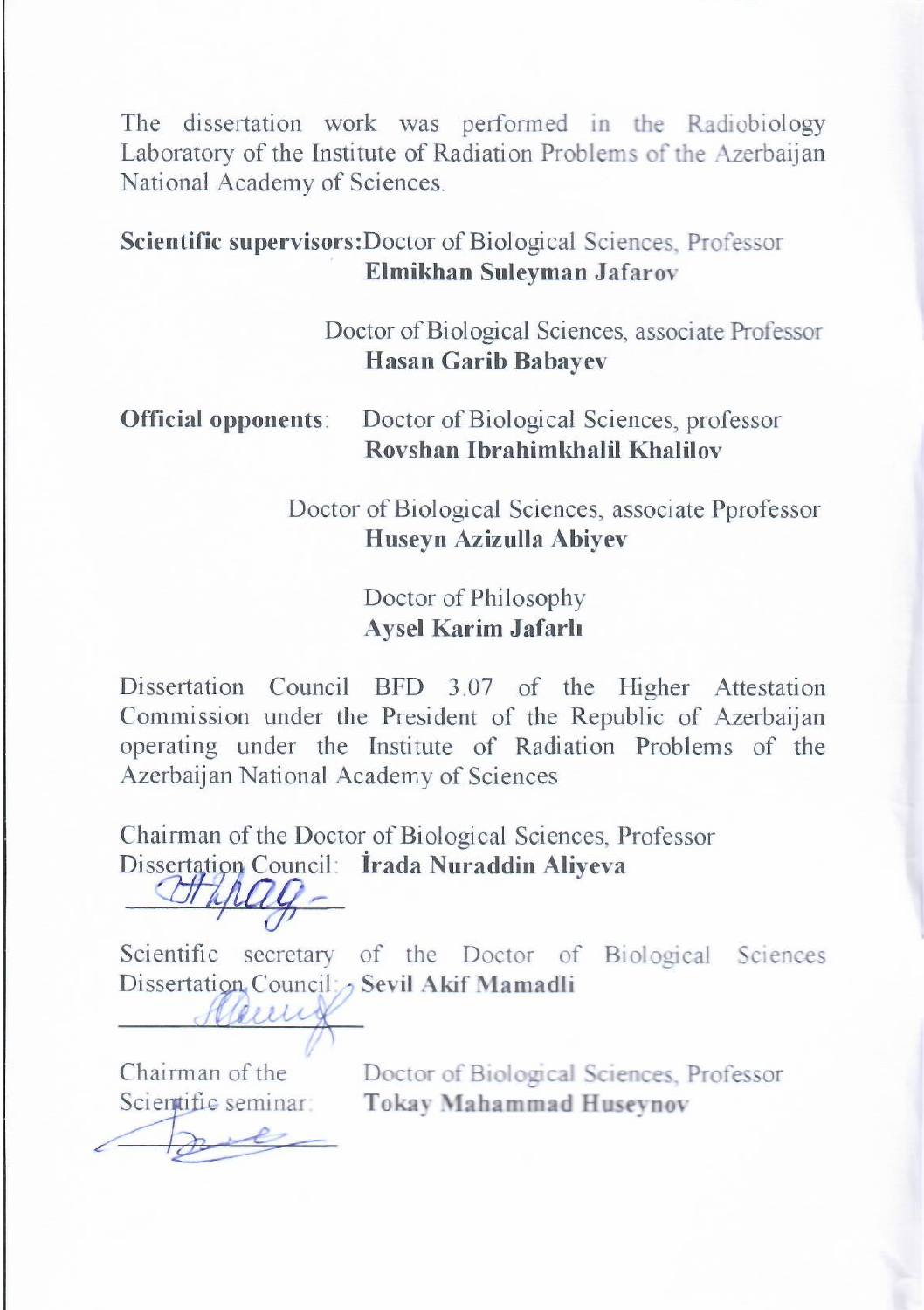### **INTRODUCTION**

**Relevance of the topic:** Environmental problems caused by factors such as drought and salinity are relevant all over the world including our country. Research shows that the area of saline soils in the Republic increased to 661.9 thousand hectares in 2007, which is  $\sim$  46.6% of the total area. At present, more than 50.0% of our lands are uncultivated<sup>1</sup>.

According to the estimates, the world's population will reach  $\sim$  10 billion by 2025. One of the main tasks before us for preventing the impending threat on a global scale is to turn arid and saline lands into highly economically viable agricultural facilities at the expense of salt-tolerant and drought-tolerant plants<sup>2</sup>. Therefore, the biochemical mechanisms of adaptation need to be studied at different levels, from the population to the molecules<sup>3</sup>.

Although the seed is an organ in which the metabolism of substances and energy are at rest, the genetic development program stored in them becomes active when the conditions are right, causing the seed to develop. Ecologically clean, safe, and inexpensive physical means are preferred to chemical and biological means to stimulate the development of seeds. γ-radiation in small doses has advantages such as preventing damage to seeds during processing, high neutralization of planting material, absence of induced mutations, stimulating effect, and reduction of energy consumption.

Although seed pre-sowing γ-irradiation treatment at stimulating doses does not change the genetic development program, its energy may be sufficient to affect regulatory systems.

 $\overline{a}$ 

<sup>1</sup> Məmmədov Q. Torpaqşünaslıq və torpaqların coğrafiyasının əsasları. Bakı: Elm, 2007, 664 s.

<sup>2</sup> Dyson, H.I.T. Population and food. Global trends and future prospects // European Journal of Population, - 1999, 15, - p. 203-204.

Bais, A.F. Environmental effects of ozone depletion, V radiation and interactions with climate change / A.F.Bais, R.M.Lucas, J.F. Bornman, [et al.] // Photochemical and Photobiological Sciences, - 2018, 12, - p. 127-179.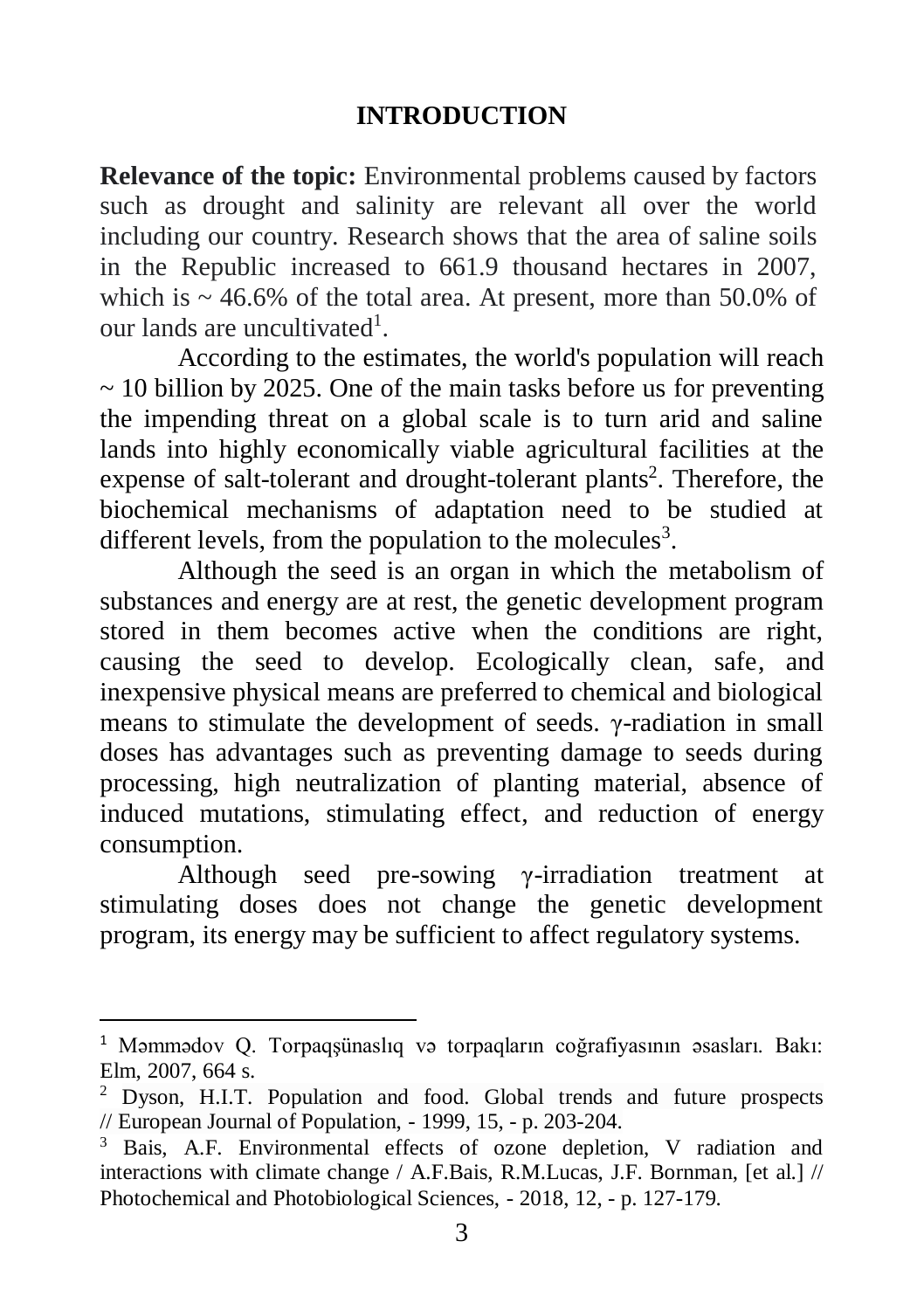This, in turn, accelerates the passage of the initial phases of ontogenesis by accelerating the implementation of the development program, shortens the ripening period of the plant, and can improve its quality indices by increasing productivity under favorable conditions.

Stress factors are known to produce reactive oxygen species (ROS) such as superoxide radical  $(O_2)$ , hydrogen peroxide  $(H_2O_2)$ , and hydroxide anion (OH), which disrupt cell structure. ROS cause lipid peroxidation (LPO) in cell membranes, breaks down proteins, nucleic acids, and disrupts cell metabolism by inhibiting enzymes<sup>4</sup>.

The activities of the catalase enzyme (CAT), pyruvate kinase (PK) playing an important role in the metabolism of C4 acids, oxaloacetate decarboxylase (OAD), NAD-malate dehydrogenase (NAD-MDH) were studied in the leaves of bean plants and the activity of the H<sup>+</sup>-pumps was determined in the roots under various radiation doses and salt concentrations.

**The purpose and tasks of the research.** The main purpose of the study was to clarify the role of metabolic enzymes in adaptive processes based on the study of small and large-molecule antioxidants in the leaves of plants obtained from the cultivation of bean seeds treated with γ-rays in stimulating doses before sowing under salt stress. In order to achieve the goal, the following tasks were set:

- 1. Study of morpho-biometric variability in bean seedlings grown under separate and combined effects of salt and radiation.
- 2. Study of the amount of photosynthetic pigments and MDA in the leaves of bean plants grown under separate and combined effects of salt and radiation.
- 3. Study of the CAT activity in the leaves of bean plants grown under separate and combined effects of salt and radiation.

 $\overline{a}$ 

<sup>4</sup> Noreen, Z. Salt induced regulation of some key antioxidant enzymes and physio-biochemical phenomena in five diverse cultivars of turnip (*Brassica rapa* L.) / M.Ashraf, N.A.Akram, // J. Agron. and Crop Sci., - 2010, 196, № 4, - p. 273-285.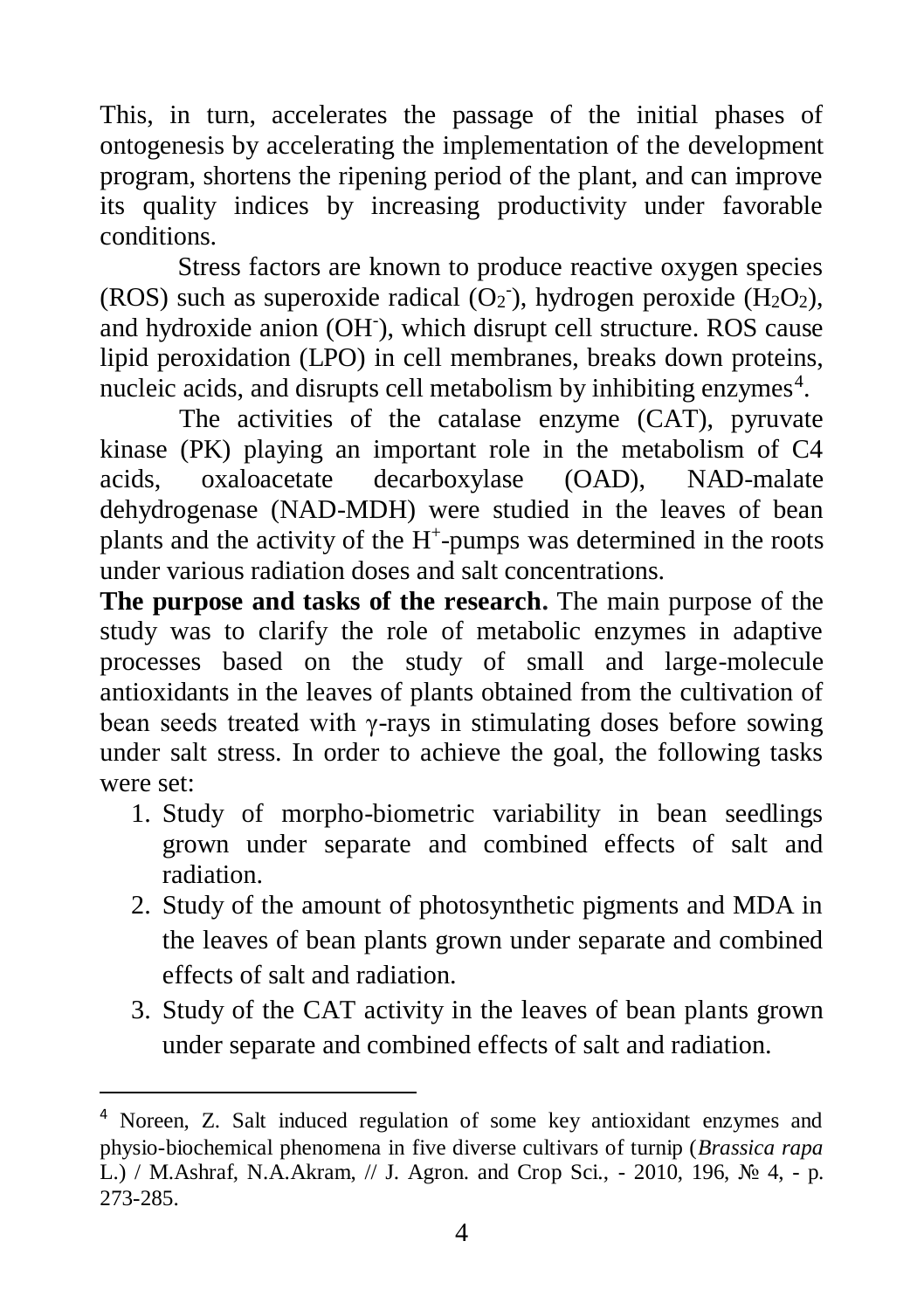- 4. Study of the PK activity in the leaves of bean plants grown under separate and combined effects of salt and radiation.
- 5. Study of the activities of the enzymes NAD-MDH and OAD in the leaves of bean plants grown under separate and combined effects of salt and radiation.
- 6. Study of the amounts of adenine nucleotides and nicotinic coenzymes in the leaf tissues of bean plants grown under separate and combined effects of salt and radiation.
- 7. Comparative study of the activity of  $H^+$  -pumps in root cells and enzymes of metabolic pathways in the leaves of bean plants grown under separate and combined effects of salt and radiation.
- 8. Determination of optimal radiation doses and salt concentrations, which determine the high activity of energy metabolism enzymes in the leaves of bean plants grown from irradiated seeds under salt stress.

**Scientific novelty of the research.** A comparative analysis of biometric indicators of the plant along with adaptive reactions due to changes in the amounts of intermediate metabolites, adenine nucleotides, nicotinic coenzymes, and photosynthetic pigments in the leaves, the antioxidant defense system, and adaptive responses to changes in the activity of metabolic pathway enzymes and  $H^+$ -pump in root systems was performed for the first time in the early stages of vegetation, under the single and double stress (combined effect of radiation and salt).

For the first time, based on the dynamics of changes in the activity of the antioxidant system, and some enzymes of the metabolic pathways in the early stages of ontogenesis of the bean plant, it was suggested that the intensity of energy processes such as photosynthesis and respiration changes under the influence of double stress.

For the first time, a correlation was found under salt stress between the activity of  $H^+$ -pumps localized in the membranes of root cells and the dynamics of changes in the activity of the enzymes of metabolic pathways in leaves.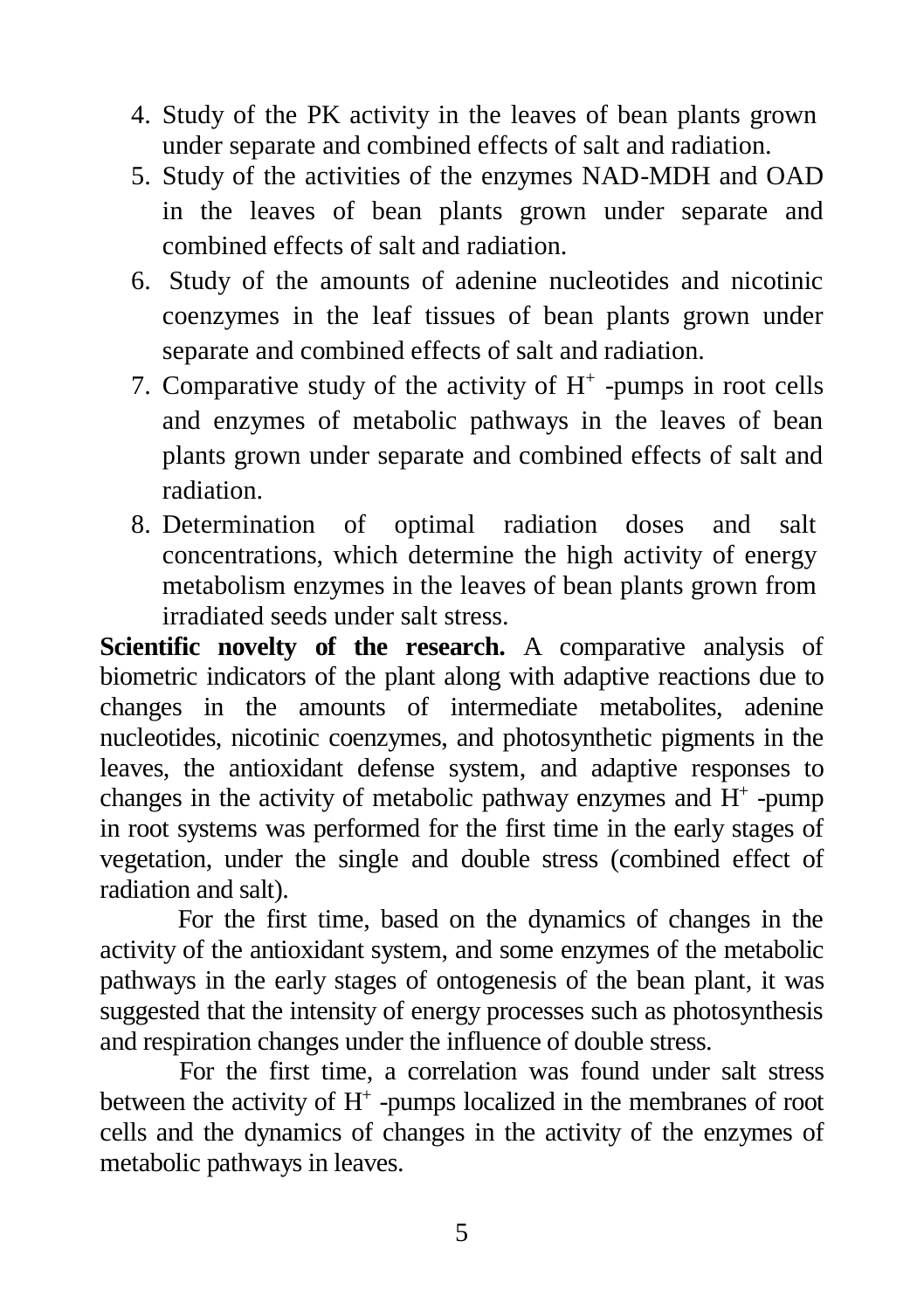**Theoretical and practical significance of the research.** The obtained results can be used as a database in the study of mechanisms of plant adaptation to stress. The results obtained can be used in practical work, such as stimulating the growth and development of plants under salt stress using pre-sowing gamma-irradiation treatment. The obtained results can be used as a valuable theoretical source in the creation of productive plant varieties tolerant to various environmental stressors. The results can be used as a source in the teaching of biochemistry and physiology courses at universities.

## **Main points presented to the defense of the dissertation.**

- 1. According to changes in the biometric parameters of the bean plant, which depend on the radiation dose, salt concentration, and combined effect of radiation and salt, there is a certain correlation between dose limits and radiation-salt regimes at the level of the whole plant and vegetative organs.
- 2. In the early stages of ontogenesis, the enzymes of the energy metabolism pathways work in coordination with the antioxidant defense system in the adaptation of the bean plant to radiation and salt stresses.
- 3. In various combinations of radiation and salt, there is an adequate regularity between the mineral nutrition in the roots of the bean plant and the physiological and biochemical processes occurring in the leaves.
- 4. The stimulating effect caused by a combination of radiation and salt  $(50 \text{ Gy radiation} + 10-50 \text{ mM NaCl})$  creates inductive mechanisms in the bean plant at the level of photosynthetic pigments, adenine nucleotides, nicotinic coenzymes, MDA, protein content, and activities of CAT, PK, NAD-MDH, OAD, H<sup>+</sup>-pumps.
- 5. Changes in the intensity of photosynthesis in plants grown under a high salt concentration from seeds exposed to pre-sowing gammairradiation treatment are associated with a decrease in the number of chloroplasts, an increase in the hydrolytic activity of chlorophyllase, and the breakdown of the chlorophyll-protein complex.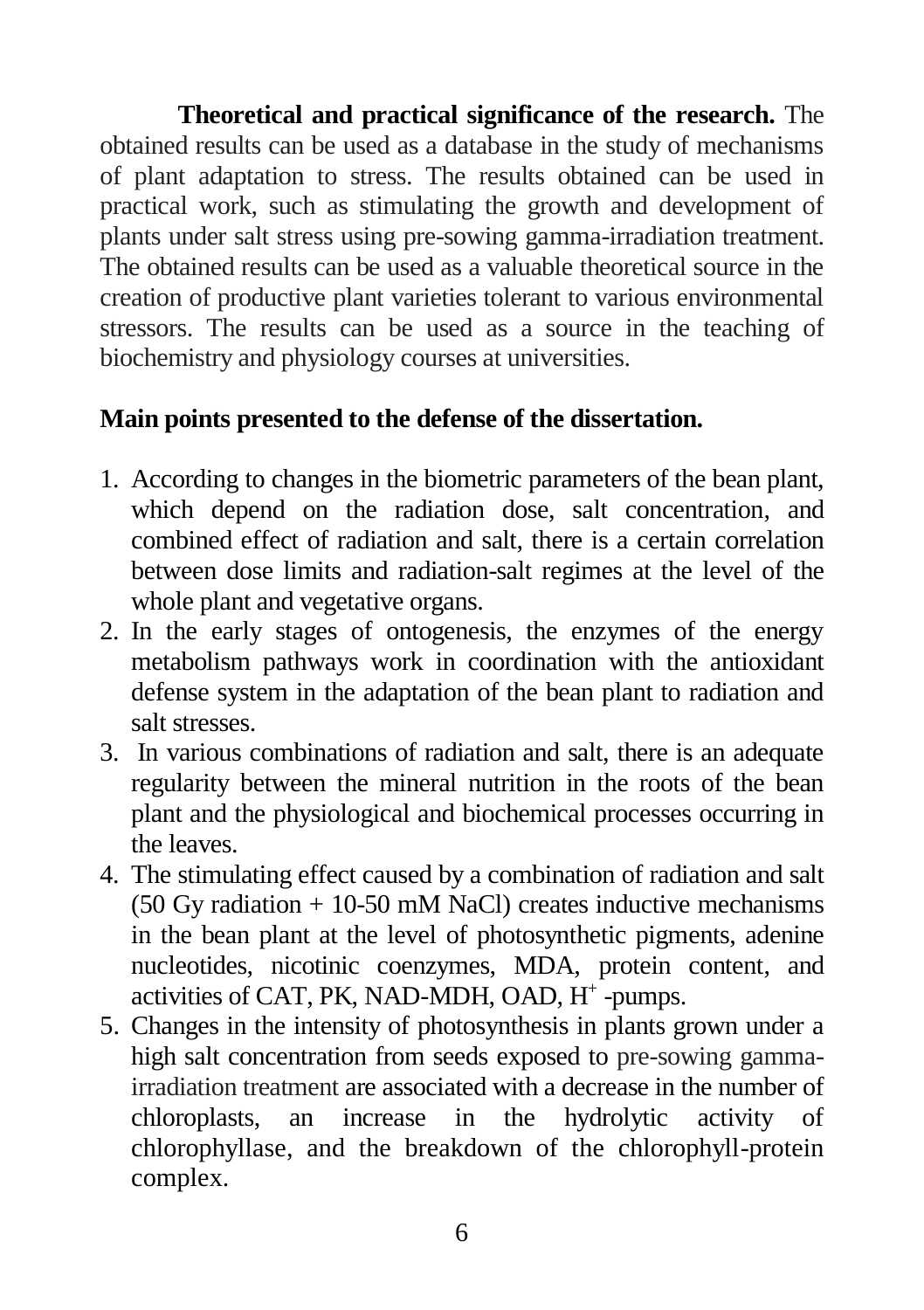**Approbation of the work.** The main results of the dissertation were discussed at many international, national, and regional conferences and symposiums: At the conference "Innovations in Biology and Agriculture to Solve Global Challenges" dedicated to the 90th anniversary of Academician J.A. Aliyev (Baku, 2018); International Scientific and Practical Conference "Environmental, Industrial and Energy Safety" (Sevastopol, 2019); The VIII International Congress of Radiobiology (Moscow 2021); the Scientific-Practical Conference "Modern Information, Measurement And Control Systems: Problems And Perspectives" (Baku, 2020), and in the scientific seminars held in departments of the Institute of Radiation Problems, and Institute of Genetic Resources, ANAS.

**Publications.** Twelve scientific works covering the results of the dissertation were published in local and international journals.

**Structure and volume of the dissertation.** The dissertation consists of 178 printed pages, including an introduction, 3 chapters, results, conclusions, recommendations, a list of used literature, lists of appendices, and abbreviations. There are 3 diagrams, 7 figures, 4 graphs, 17 tables, and 11 diagrams. In the analysis of the obtained results, 289 sources were cited, including 8 Azerbaijani, 74 Russian, and 207 foreign literature sources.

#### **CONTENT OF THE WORK**

In the **introduction**, the topic, relevance, and main points of the dissertation presented to the defense were discussed, the goals and tasks of the research, scientific novelty, and practical significance of the obtained results were defined.

In the **literature review**, the literature information on the topic of the work was critically analyzed. The modern level of adaptation to the effects of radiation and salt in higher plants, regulation, dynamics of changes in ontogenesis, physiological functions, physicochemical and kinetic properties of antioxidant and energy metabolism enzymes were discussed on the basis of literature data. At the end of the literature review, the topic of the dissertation and the main directions of research were identified.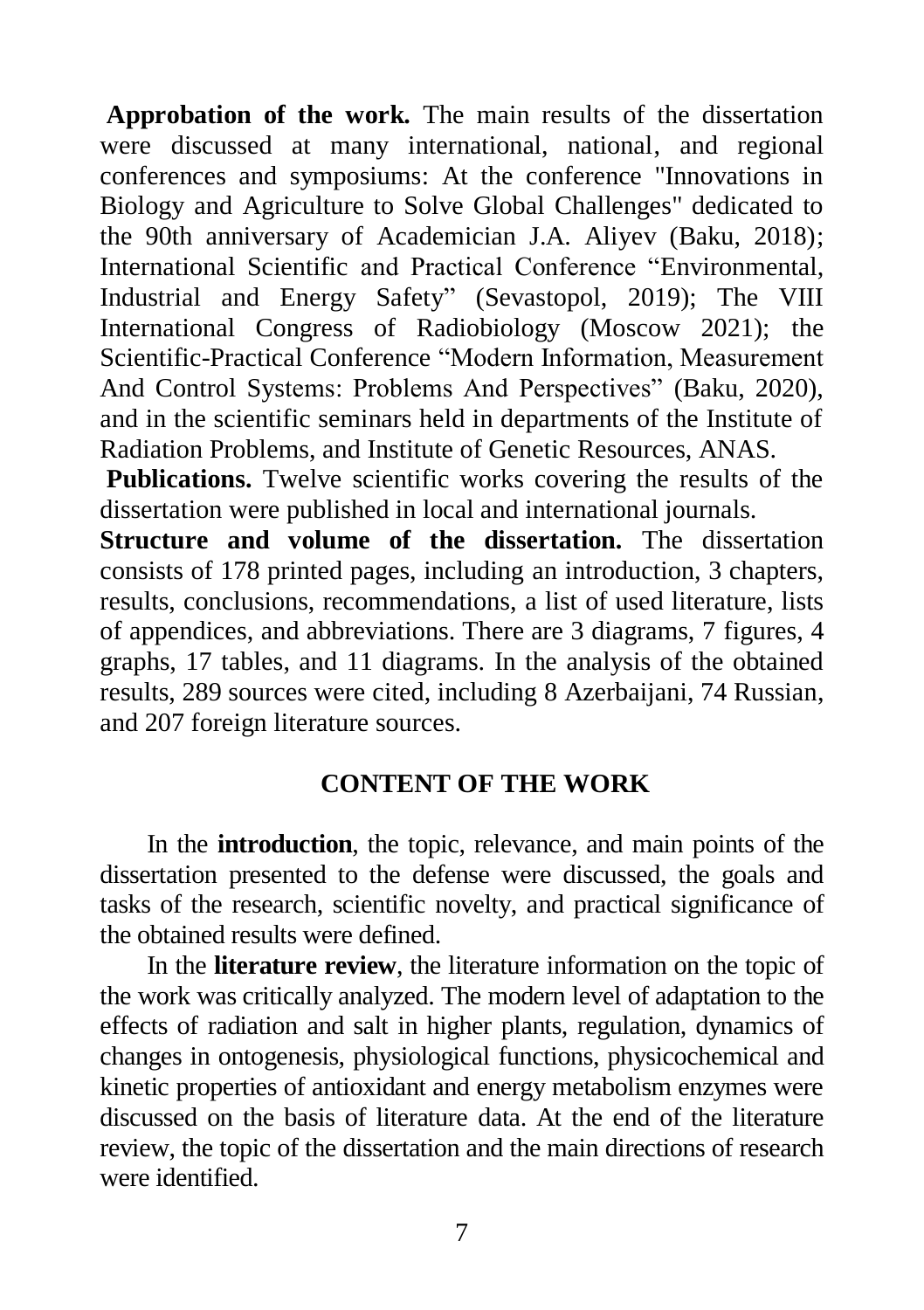#### **Materials and methods**

Common bean (*Phaseolus vulgaris* L.), the species belonging to the Phaseolus genus (*Phaseolus* L.) of the Fabaceae (*Fabaceae*  L.*)* family was chosen as the study object. Leaf surface area was calculated according to the formula  $S = 0.66 \cdot l \cdot d$  (l-leaf length, d leaf width), and seed germination percentage was calculated by the formula A=n/m**∙**100% (A-germination %, n-number of germinated seeds, m-total number of seeds).

The activity of  $H^+$ -pumps was measured by the pH-metric method. Activities of the enzymes NAD-MDH<sup>5</sup>, CAT<sup>6</sup>, PK<sup>7</sup>,  $OAD<sup>8</sup>$ , amounts of photosynthetic pigments<sup>9</sup>, proline<sup>10</sup>, MDA<sup>11</sup>,  $H_2O_2^{12}$ , protein<sup>13</sup>, adenine nucleotides, and nicotic coenzymes were determined using the spectrophotometric method.

The average mathematical errors and deviations  $(M \pm m)$ 

 $\overline{a}$ 

<sup>&</sup>lt;sup>5</sup> Scheibe, R. Comparsion of NADP-MDH activation, OA reduction and  $O_2$ evolution in spinach leaves / M.Stitt, // Plant Physiol. Biochem., - 1988, 26, - p. 473-481.

<sup>6</sup> Kumar, C. Changes in lipid peroxidation and lipolytic and free-radical scavenging enzyme during aging and sprouting of potato (*Solanum tuberosum* L.) seed-tubers / N.Knowles, // Plant Physiol., - 1993, 102, - p. 115-124.

<sup>7</sup> Романова, А. Биохим. мет. изучения автотрофии у мик-ов / -М.: Наука, - 1980, - 160 с.

 $8$  Иванишев, В. Биол. знач. мет-ма ОА в хлп С<sub>3</sub>-раст. // Физ. раст., - 1997, 44, с. - 462.

<sup>9</sup> Sims, D. Relationships between leaf pigment content and spectral reflectance across a wide range of species, leaf structures and developmental stages / J.Gamon, // Remote Sensing of Environment, - 2002, 81, - p. 337-354.

<sup>&</sup>lt;sup>10</sup> Bates, L. et al. Rapid det-tion of free proline for water-stress studies // Plant and Soil, - 1973, 39, - p. 205-207.

<sup>11</sup> Hodges, D.M. Improving the thiobarbituric acid-reactive-substances assay for estimating lipid peroxidation in plant tissues containing anthocyanin and other interfering compounds / J.M.DeLong, C.F.Forney, [et al.] // Planta, - 1999, 207, p. 604-611.

<sup>12</sup> Velikova, V. et al. Oxidative stress and some antioxidant sistems in acid raintreated Bean plants: Protective role of exogenous polyamines // Plant Science, - 2000, 151, - p. 59-66.

<sup>13</sup> Sedmak, J.J. A rapid, sensitive, and versatile assay for protein using coomassie Brilliant Blue G-250 / S.E. Grossberg, // Annals of Biochem., - 1977, 79, - p. 544-552.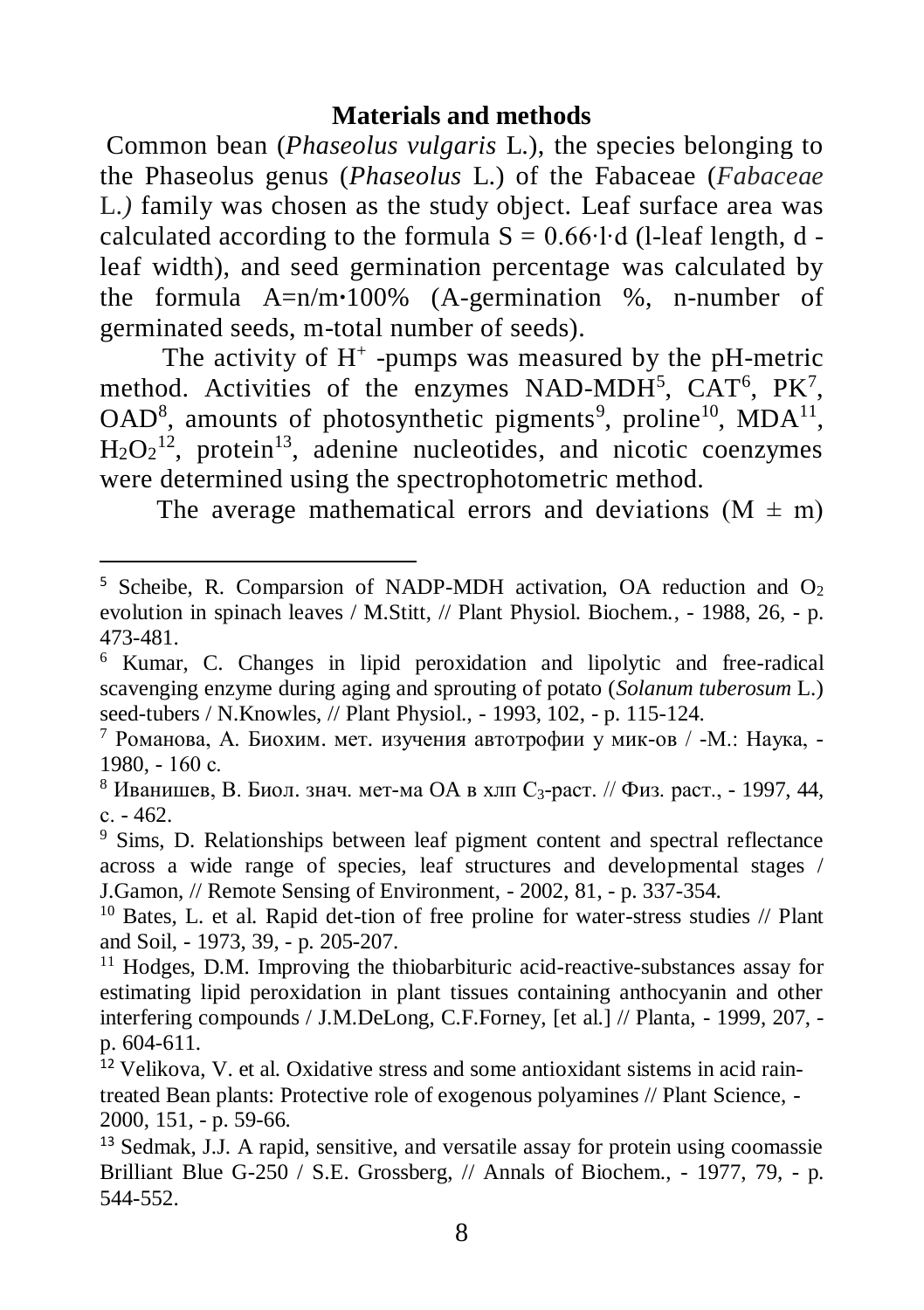were taken into account in the analysis of the results, the values of P <0.05 were considered statistically significant.

## **RESULTS AND THEIR ANALYSIS**

**3.1. The effects of radiation and salt stresses on the biometric parameters of bean plants.** Seed germination percentage in 1-3 day-old bean seedlings is  $\sim$  1.6-fold higher than in control at all radiation doses. In 5-day-old seedlings, the germination percentage is almost independent of the radiation dose and is approximately the same in both variants. Pre-sowing treatment of bean seeds with γrays generated by the radioisotope Co-60 was shown to stimulate plant growth and development in small doses (1-50 Gy) and inhibit in high doses (100-300 Gy), depending on the stage of plant development. In 5-day-old plants, a radiation dose of 100 Gy significantly slows plant growth, this delay further increases at doses of 200 Gy, and 300 Gy seeds do not almost germinate

It was found that at higher doses (100 Gy) the leaf length is reduced by 30% compared to the control, and at a dose of 200 Gy by  $\sim$ 70%. In 10-day-old seedlings, plant growth and development are accelerated at a radiation dose of 1-50 Gy, and in 15-day-old seedlings, growth is intensified at a radiation dose of 5 Gy. Apparently, this radiation dose increases biochemical parameters and biological productivity due to accelerating metabolism by activating the genes responsible for growth and development. Thus, the weight of leaves at 5 Gy increases by  $\sim$ 20% in 10-day-old seedlings and by  $\sim$ 30% in 15-day-old seedlings compared to the control and decreases at doses of 100-200 Gy.

The results show that irradiation of plant seeds at selected optimal doses can accelerate their growth and development, increase productivity, improve product quality, and shorten the vegetation period. According to the effects of radiation, 200, 300 mM of salt slows down the growth and development of plants, while 1, 5, 10 mM of NaCl accelerates the growth and development of leaves and stems, and slows down the development of roots.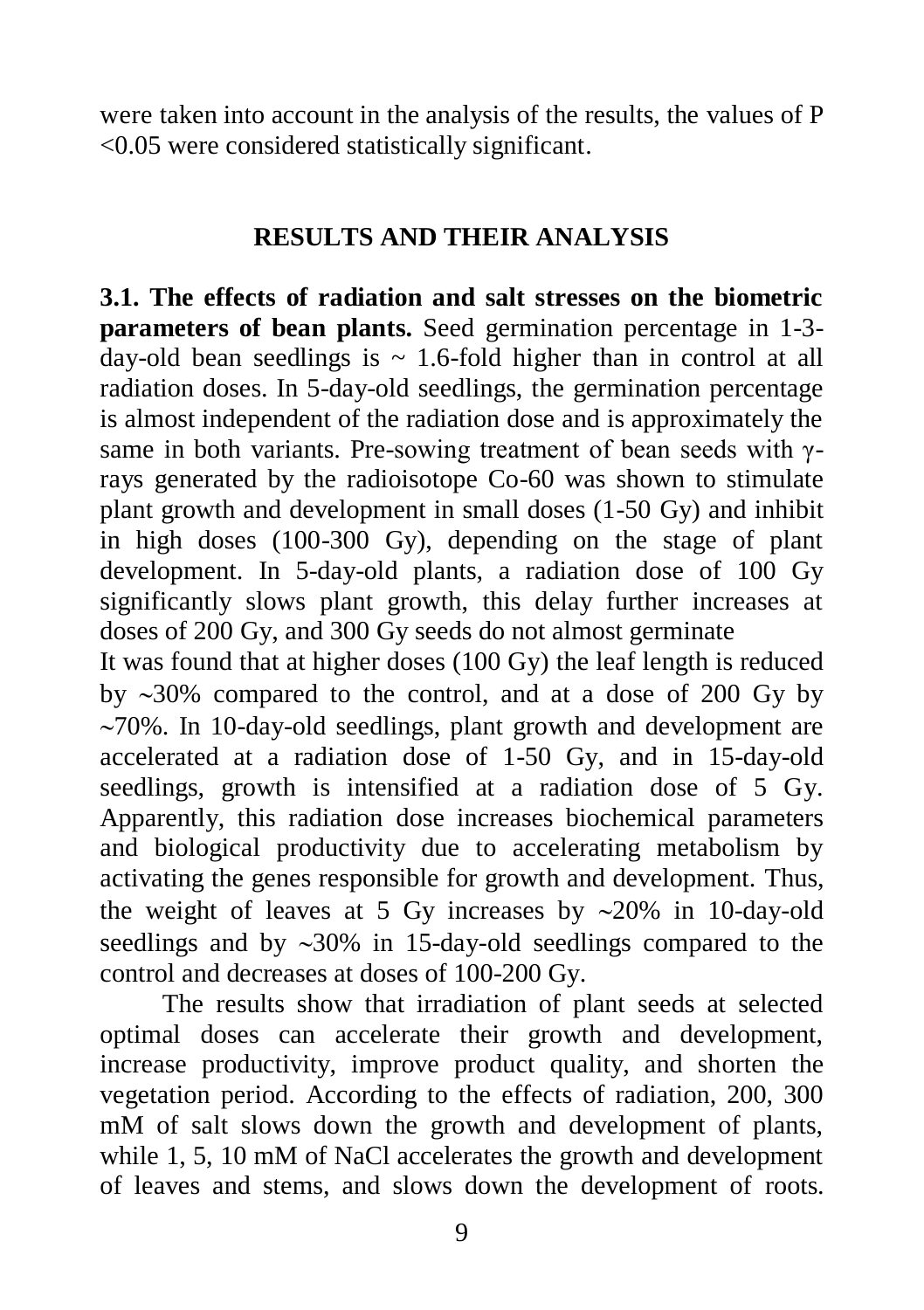Whole-plant growth increased by  $\sim$  1.32-fold, root growth by $\sim$ 1.15-fold, and leaf growth by  $\sim$  1.22-fold on the 10th day of vegetation compared to the 5th day, and on the 15th day of vegetation by  $\sim 1.3$ -fold,  $\sim 1.64$ -fold, and  $\sim 1.49$ -fold compared to the 5th day, respectively.

The results show that although root and leaf growth accelerated during the first 10 days of development, it weakened by  $\sim$  15% during the next 5 days of development.

It was found that in the 5-day-old seedlings the  $L_1 / L_r$  ratio was 1.16 in the control and at 50 mM NaCl, this ratio increased by 2.84-fold, indicating that the leaf length growth was more intensive at 50 mM NaCl than the root length growth.

Modifications in plant metabolism under stress are manifested, above all, in the dynamics of changes in the morphobiometric parameters.

## **3.2. Study of the protein amount in bean leaves under radiation and salt stresses.**

Depending on the radiation doses and salt concentrations in the bean leaves, the total amount of protein gradually increased in the first 5 days of plant growth at doses of 50-100 Gy. The increase accelerated at radiation doses of 10Gy and 50Gy in 10-day-old plants, and at 1-5 Gy in 15-day-old plants. The results show that there is an inverse relationship between plant age and radiation doses. Thus, in older plants, protein synthesis is intensified at low radiation doses. Similar results were obtained under various salt concentrations.

**3.3. Study of the amount of pigments in bean leaves under radiation and salt stresses.** It was found that the total chlorophyll in bean leaves on the 10th day of development, under 50 mM NaCl increased by 2.73-fold, on the 15th day by 2.9-fold compared to the 5th day, and decreased under 100 mM NaCl. The chlorophyll a/b ratio was 1.06, 1.77, and 1.65 on the 5th, 10th, and 15th days of the development of the control variant, respectively. The fact that this ratio is greater than one in the first 5 days of development at concentrations of 1-100 mM NaCl indicates that the amount of chl a in bean leaves is higher than chl b. The highest value of the ratio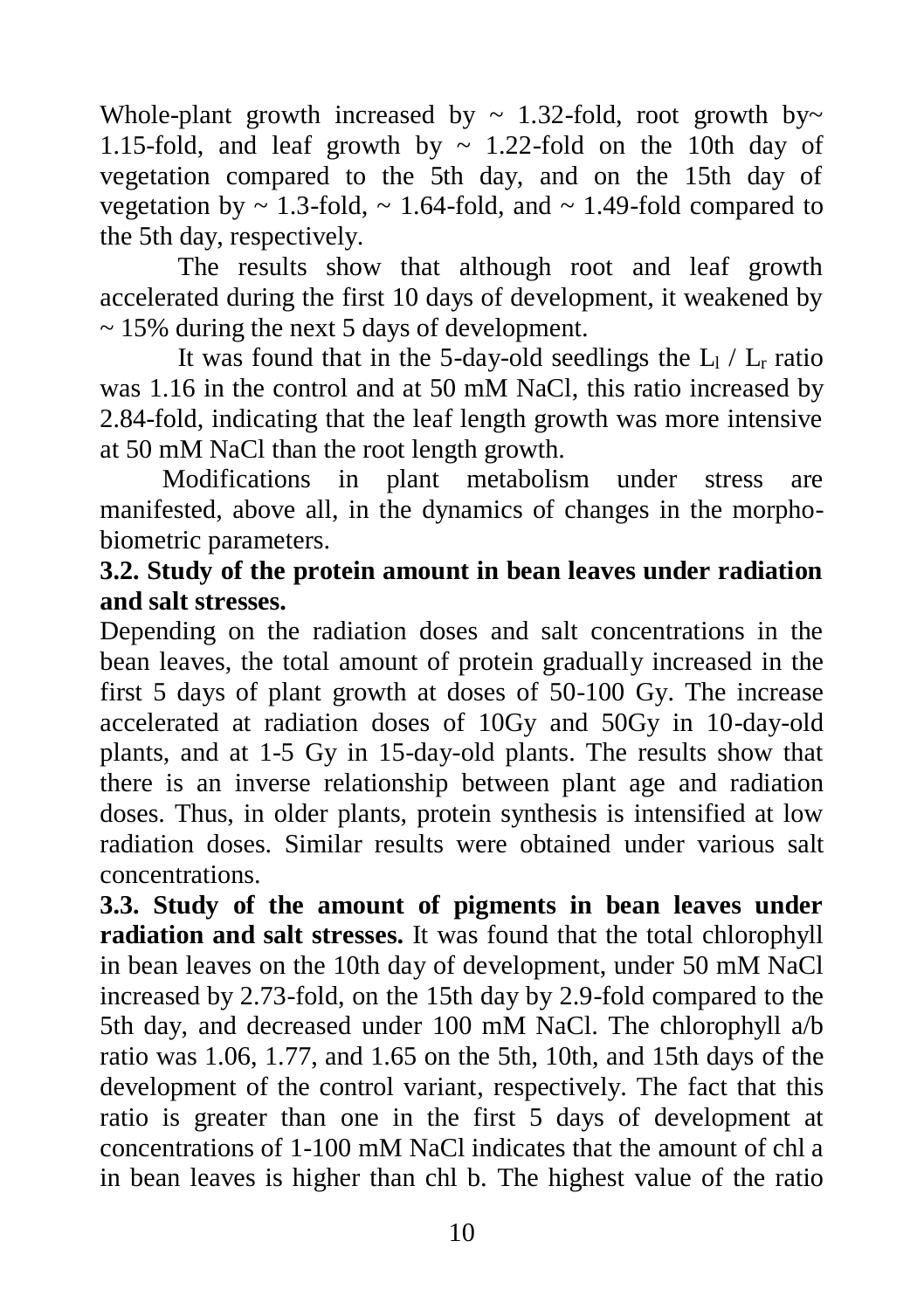was observed at 10-50 mM NaCl. In the variants with high values of Chl a/b, the rate of photosynthesis and activities of the energetic enzymes were also high. In our experiments, the decrease in the amount of chl a relative to chl b under the influence of a stressor can be explained by the accumulation of chl b, and this can be related to the pigment composition of PS II. It is known that chl b is a part of the light-harvesting complex II, which transmits the absorbed light energy to the reaction center of PS II. A small part of chl b is involved in the complex that forms the reaction centers of PS I and PS II. The complex consisting of Chl b and the II lightharvesting complex plays a significant role in the regulation of light energy flow entering the reaction centers of PS I, PSII and in the adaptation of photosynthetic apparatus to external conditions $^{14}$ .

Increases in salt concentration to 100 mM and stress duration to 10-15 days result in the enhanced amount of Car, while the MDA amount decreases.

The decrease in the chl  $(a + b)/car$  ratio was due to an increase in the amount of carotenoids, and in this case, the plant is tolerant to stress.

Based on the results, changes in the molecular structure of chlorophylls under the influence of radiation in the leaves of control and experimental plants, and the breakdown of chloroplasts in the leaves due to osmotic shock under salt stress lead to certain differences in photosynthesis and respiration processes.

According to our results and literature data, the weakening of photosynthesis in the salt medium is due to a decrease in the amount of green pigments, an increase in the activity of chlorophyllase, and the breakdown of the chlorophyll-protein complex.

 $\overline{a}$ 

<sup>&</sup>lt;sup>14</sup> Bassi, R. Chlorophyll binding proteins with antenna function in higher plants and green algae / R.Bassi, F.Rigoni, G.M.Giacometti // Photochem. Photobiol. - 1990, 52, - p. 1187-1206.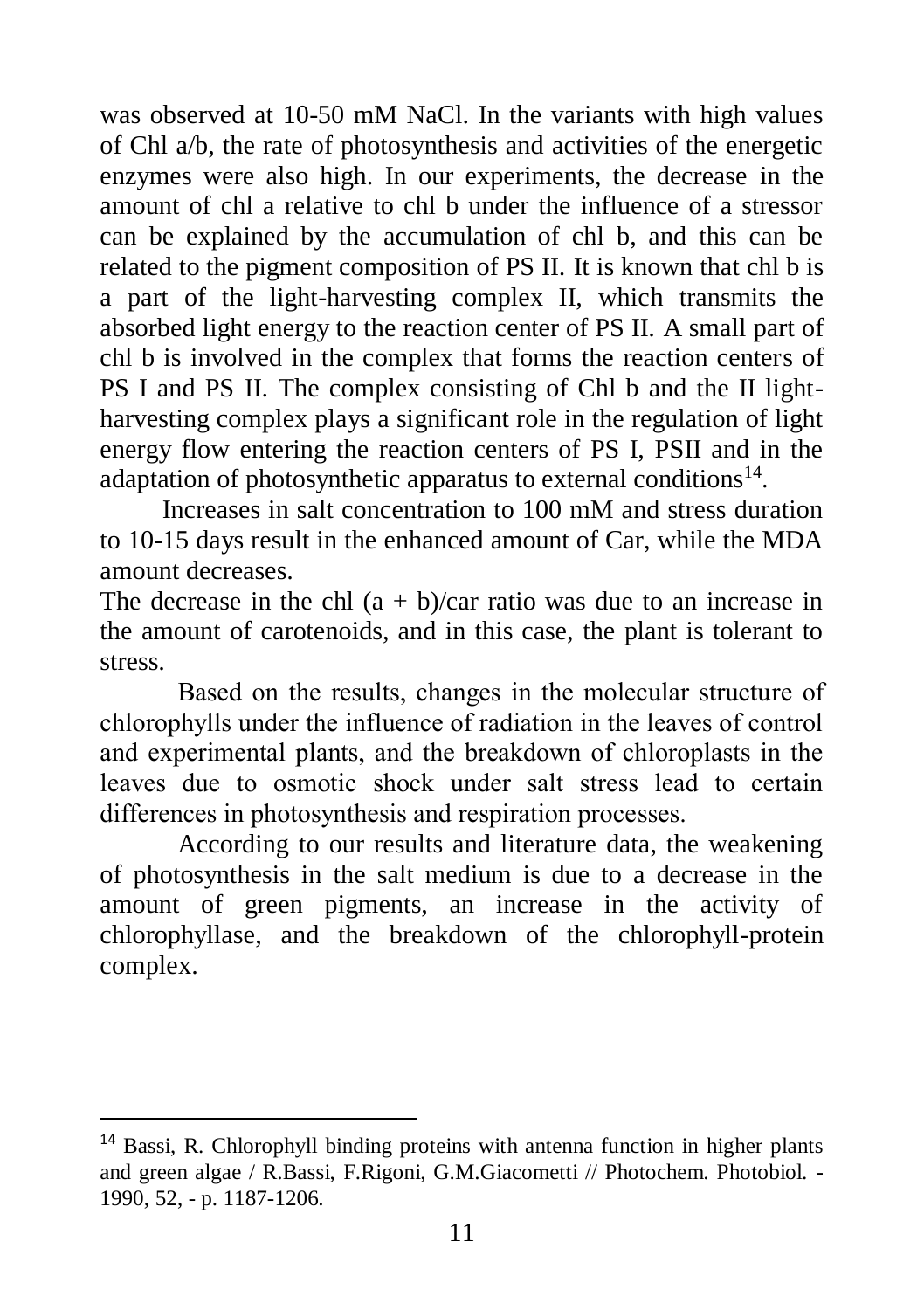## **3.4. Selection of optimal conditions to study the enzyme activities in bean leaves.**

In enzymology, the study of each enzyme begins, first of all, with the selection of optimal conditions for determining its activity. From this point of view, as shown in Figure 3.1, NAD-MDH activity was highest in the leaves during the flowering phase of plant development, and the leaves, together with the roots, were able to maintain some of this activity until the end of the vegetation (Fig. 3.1 D).

NAD-MDH has optimal activity at pH 7.5-8.0 (Fig. 3.1A), when the air temperature is 45-50 °C (Fig. 3.1 B), at around  $12^{00}$ - $14^{00}$ , in the afternoon (Fig. 3.1C). For other enzymes, these indices are given in Table 3.1. As seen in the table, the enzymes we have studied consume different amounts of the substrate  $(K<sub>m</sub>)$  to implement the catalysis process. Although they use different amounts of the substrate, their  $V_{\text{max}}$  values are approximately close to each other, except for PK. Since OA, the product of the NAD-MDH reaction, is the substrate of the OAD reaction, the activities of both enzymes vary in parallel.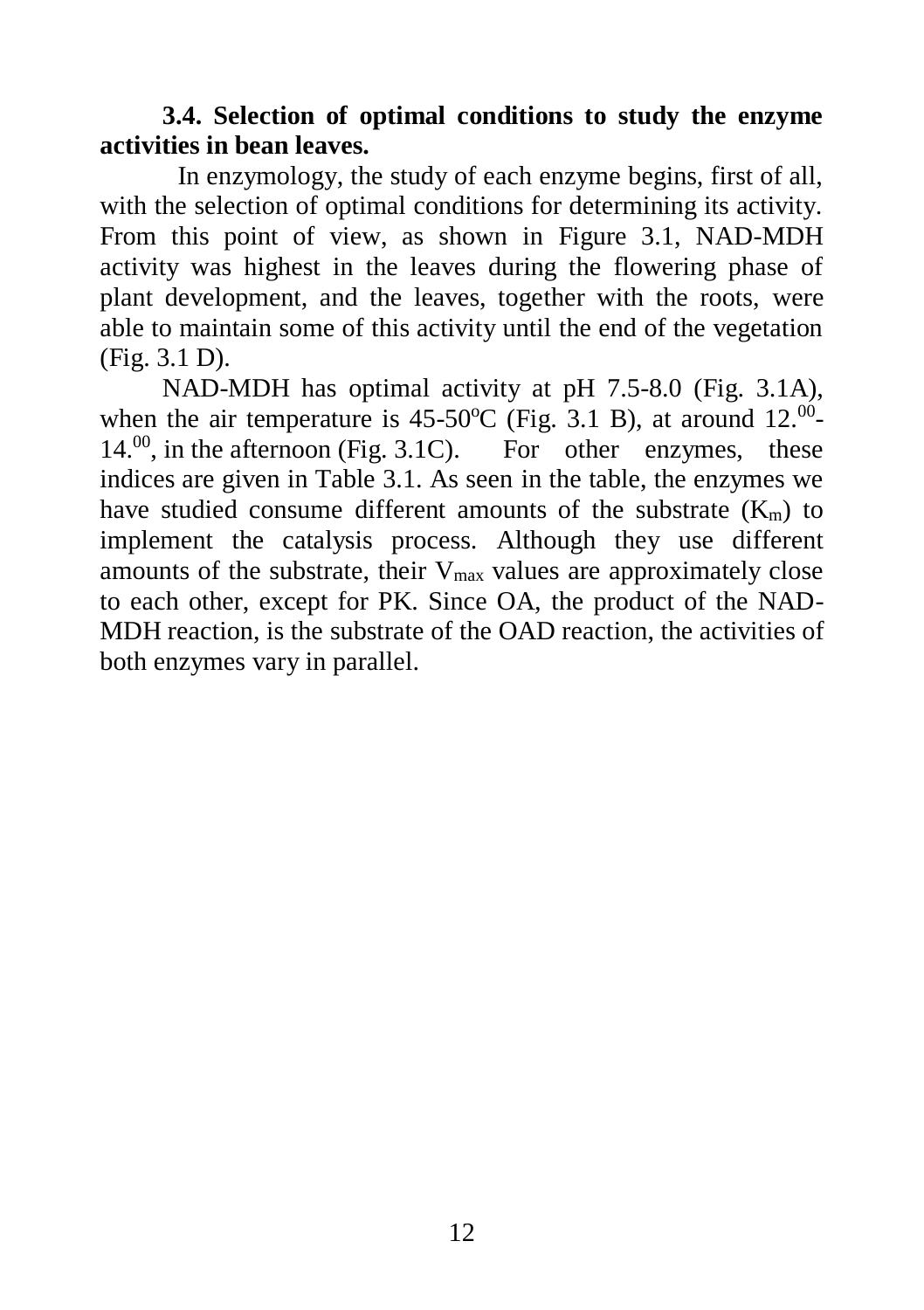

Figure 3.1. Dependence of NAD-MDH activity on pH (A) of the homogenization medium, air temperature (B), time of the day (C), and plant development phases (D) in bean leaves

PV, DTT, and mercaptoethanol were added to the homogenization medium to protect the enzyme from the oxidizing effect of phenolic compounds, 0.5% Triton X-100 was added for the separation of membrane-bound proteins, and 1 mM EDTA to prevent the inactivating effect of heavy metal ions on the enzyme.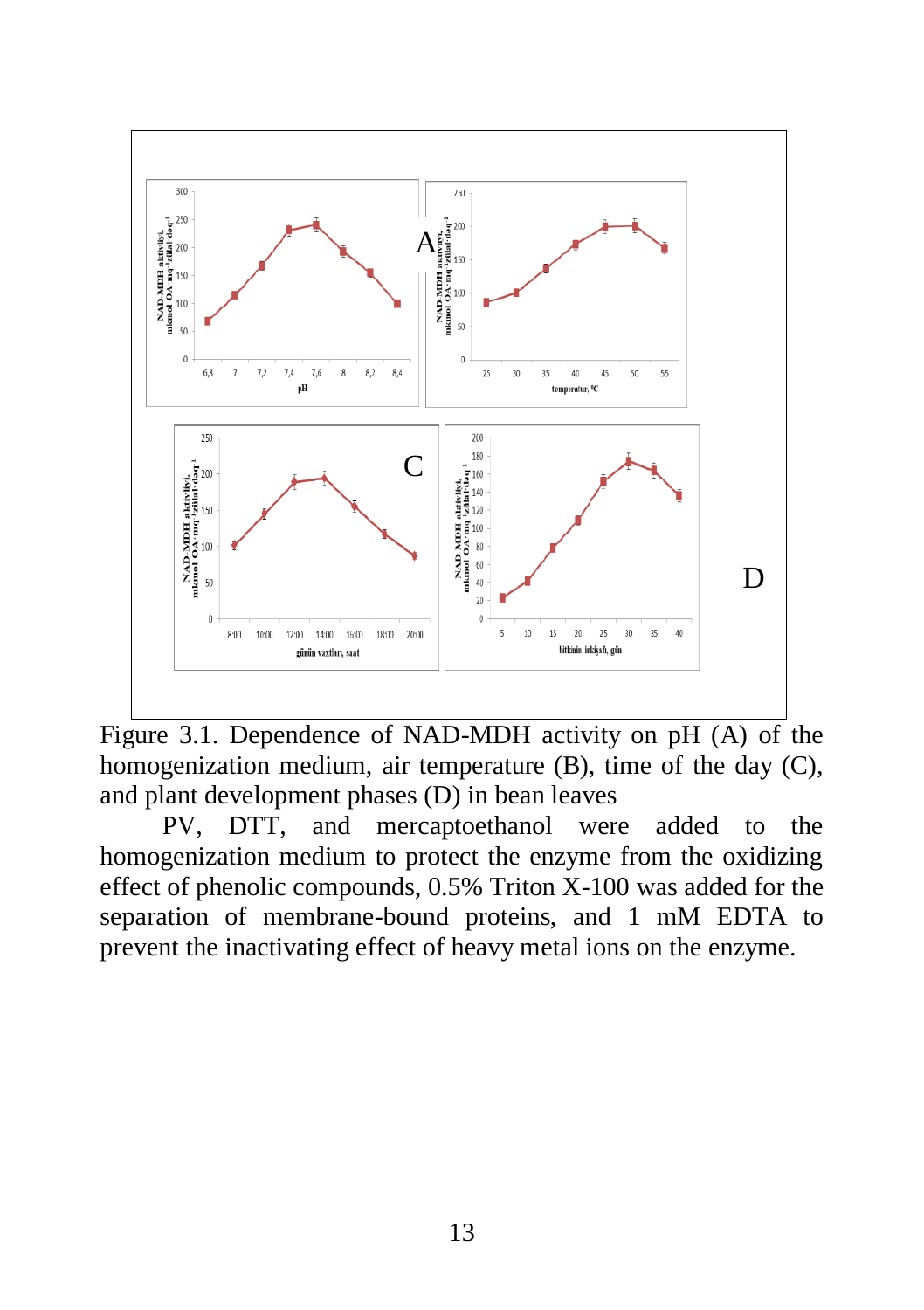Table 3.1. Optimum activity indices of the enzymes CAT, PK, NAD-MDH, and OAD in bean leaves,  $K_m$  and  $V_{max-1}$  parameters of the reactions catalyzed by the enzymes

| Period,   | Time<br>οf           | pΗ          | T. °C     | Kinetic    |               |
|-----------|----------------------|-------------|-----------|------------|---------------|
| days      | the day              |             |           | parameters |               |
|           |                      |             |           | $K_{m}$    | $V_{\rm max}$ |
| $25 - 30$ | $11^{00} - 17^{00}$  | $7.0 - 7.2$ | $35 - 45$ | 7.2        | 2.5           |
| $20 - 30$ | 1500                 | $7.4 - 7.6$ | $30-40$   | 3.3        | 0.5           |
| $25 - 35$ | $13^{.00} - 14^{00}$ | $7.5 - 8.0$ | $45 - 50$ | 22.0       | 2.0           |
| $30 - 35$ | $14^{00} - 16^{00}$  | $7.0 - 7.2$ | $35 - 45$ | 4.0        | 1.9           |
|           |                      |             |           |            |               |

Note:  $K_m$  - Michaelis-Menten coefficient -mM,  $V_{max}$ -maximum rate-EU/mg

**3.5. Effect of radiation and salt stresses on the CAT activity in bean leaves.** In the next stage, the CAT activity was studied comparatively in leaves of bean plants obtained from seeds irradiated with 0 (control), 1, 5, 10, 50, 100, 200, and 300 Qy doses and unirradiated seeds, which were planted at 0 (control), 1, 5, 10, 50, 100 and 200 mM concentrations of NaCl at the beginning of vegetation (Fig. 3.2).



Figure 3.2. Effect of radiation (A) and salt (B) on the dynamics of changes in the CAT activity in the early stages of bean plant development.

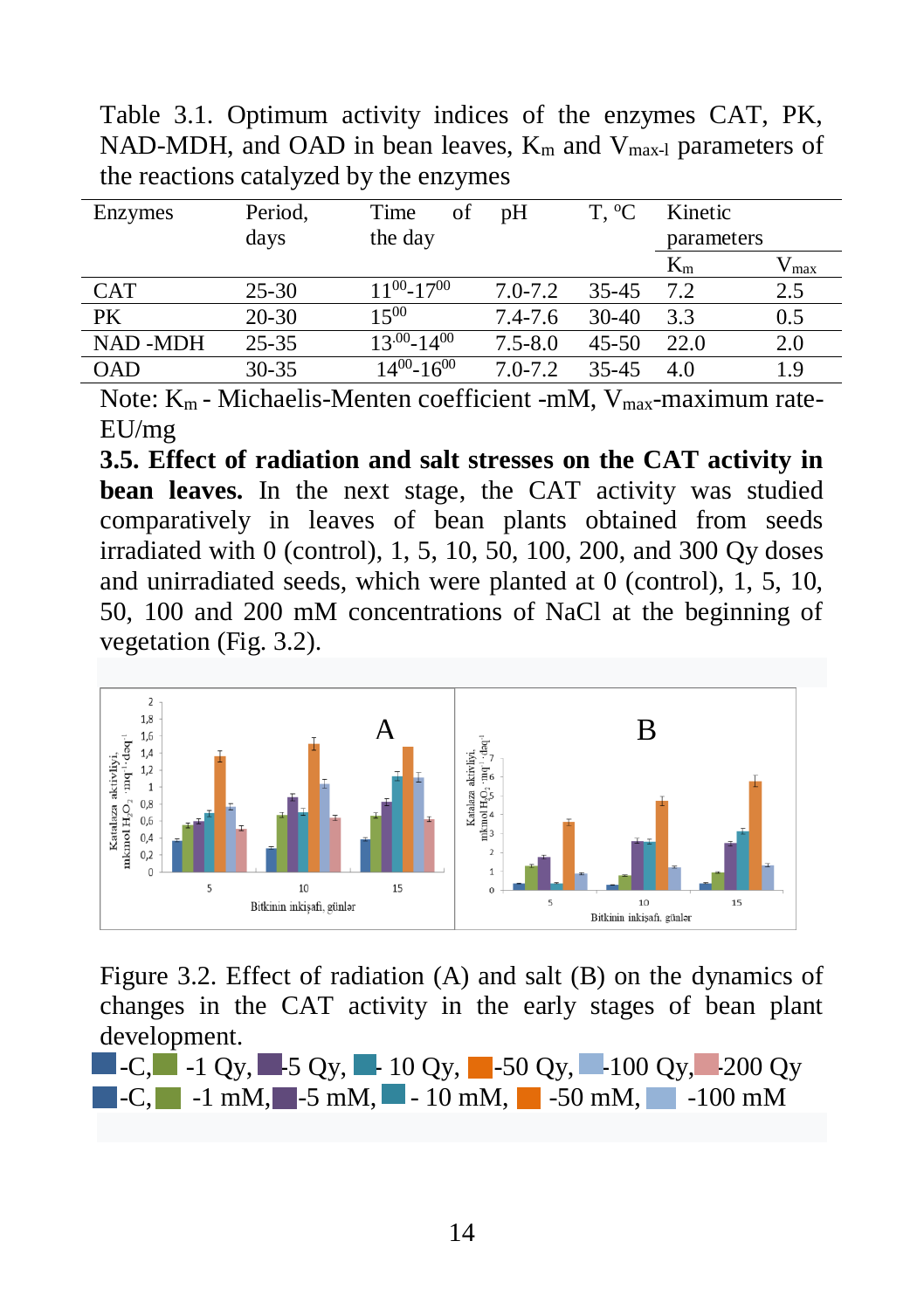It was found that over time, the amount of MDA in the leaves of control plants decreased by 10% on the 10th day of development compared to the 5th day, and by 20% on the 15th day compared to the 5th day. In this case, the amount of protein increased by  $\sim 2\%$ on the 10th day of plant development compared to the 5th day but decreased by  $\sim$  2% on the 15th day compared to the 5th day, and  $\sim$ 4% compared to the 10th day.

In this case, although the amount of  $H_2O_2$  remained relatively stable on the 10th day of plant development, it increased by  $\sim$  7% on the 15th day compared to the 5th day. Under these conditions, on the 15th day of development, the CAT had the highest activity at a radiation dose of 50 Gy (Fig. 3.2A) compared to the 5th and 10th days, at a concentration of 200 mM NaCl, as shown in Figure 3.2B.

**3.6. The effect of radiation and salt stresses on the activity of metabolic pathway enzymes in the bean plant leaves.** Pyruvate, the end product of anaerobic oxidation was found to play an important role in the regulation of the energy balance in the organism. The direct and indirect involvement of malate metabolism enzymes such as OAD, PK, NAD-MDH, etc. in the metabolism of pyruvate and the fact that the functions of these enzymes are, in many cases, similar, indicate that there is a serious biochemical environment around pyruvate.

**3.7. Study of the PK activity in bean leaves***.* It was established that the main part of pyruvate, which is responsible for energy production in plant tissues, is synthesized from PEP in the presence of PK.

As seen in Figure 3.3A, the PK activity gradually increased with increasing radiation dose in the leaves of 5-day-old plants and was  $\sim$  1.6-fold higher than control at a radiation dose of 200 Gy (Fig. 3.3A). On the 10th day of vegetation, the kinetics of changes in the PK activity depending on radiation doses are similar to a sigmoidal curve characterized by 2 peaks. One of these peaks corresponds to the PK activity at a radiation dose of 5 Gy and the other to the enzyme activity at a radiation dose of 100 Gy.

On the 15th day of plant development, the total spectrum of the PK activity corresponded to the spectrum of the PK activity in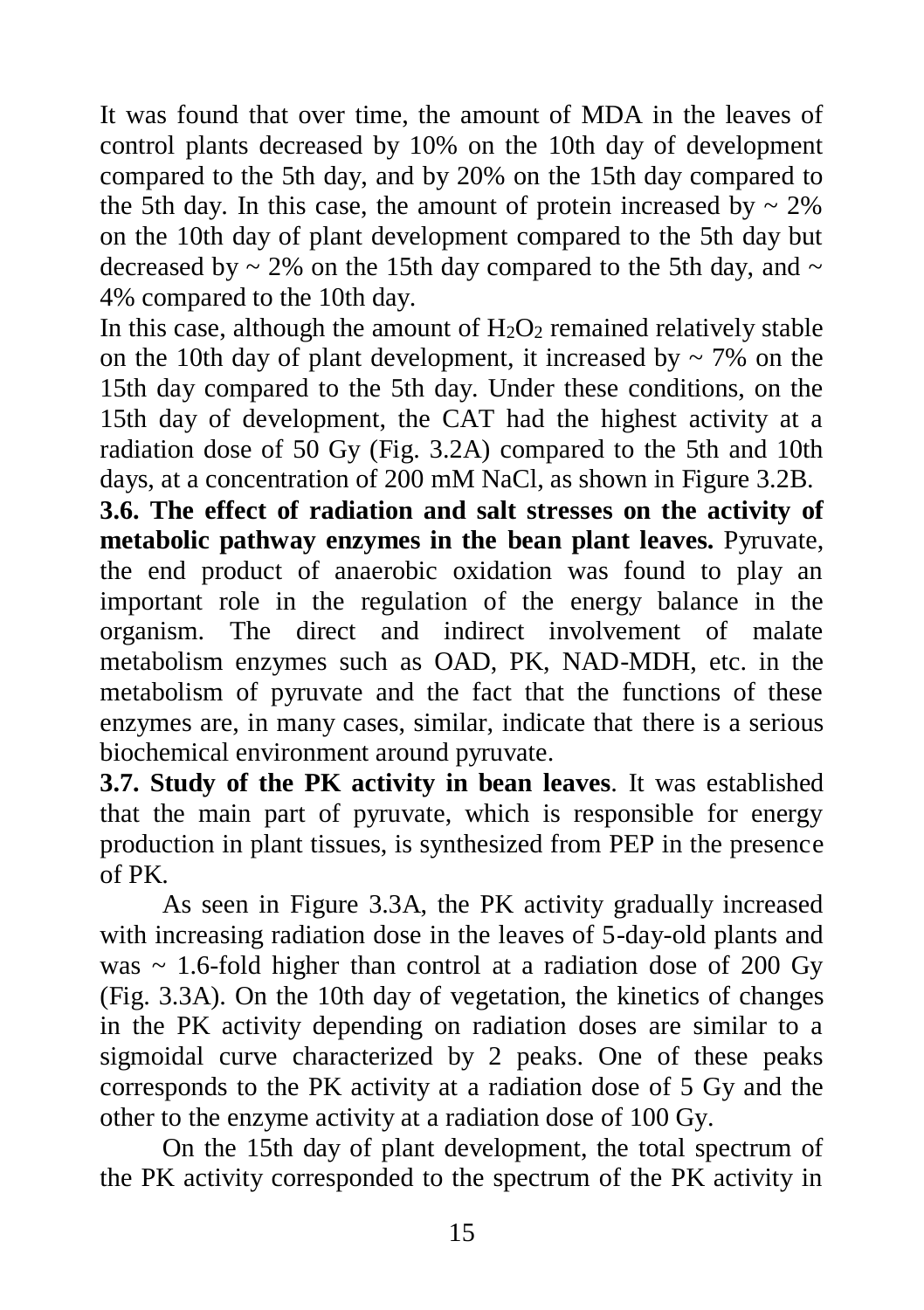the leaves of 10-day-old seedlings with a little difference (Fig. 3.3A).

Thus, in the early stages of ontogenesis of seedlings obtained from seeds exposed to pre-sowing gamma-irradiation treatment with different doses of radiation, PK activity is characterized by hyperbola in the leaves of 5-day-old plants, by a sigmoidal curve with 2 peaks in 10-day-old plant leaves, and by a parabolic curve with 1 peak in the leaves of 15-day-old plants.

As a result of radiation stimulating effect on the PK activity in the first seedlings at all radiation doses, the PK activity was quite high at 5-10 Gy and 100-200 Gy radiation doses in 10-day-old plants, and in the later stages of development, there was a synchronous decrease, which can be explained by genetic damage to the embryo.

As seen in Figure 3.3B, although the PK activity was highest and relatively equal on the first day of the experiment at 1, 10, and 50 mM NaCl, at other concentrations of salt, a slight decrease was observed.



Figure 3.3. Effect of radiation (A) and salt (B) on the dynamics of changes in the PK activity in the early stages of bean plant development  $\blacksquare$  - C,  $\blacksquare$  -1 Qy,  $\blacksquare$  -5 Qy,  $\blacksquare$  -10 Qy,  $\blacksquare$  -50 Qy,  $\blacksquare$  -100 Qy  $\blacksquare$  -200 Qy  $\blacksquare$ -C,  $\blacksquare$  -1 mM,  $\blacksquare$  -5 mM,  $\blacksquare$  -10 mM,  $\blacksquare$  -50 mM,  $\blacksquare$  -100 mM

The figure shows that the PK activity gradually increased in plants exposed to salt for 10 days, was highest at 5 mM concentration of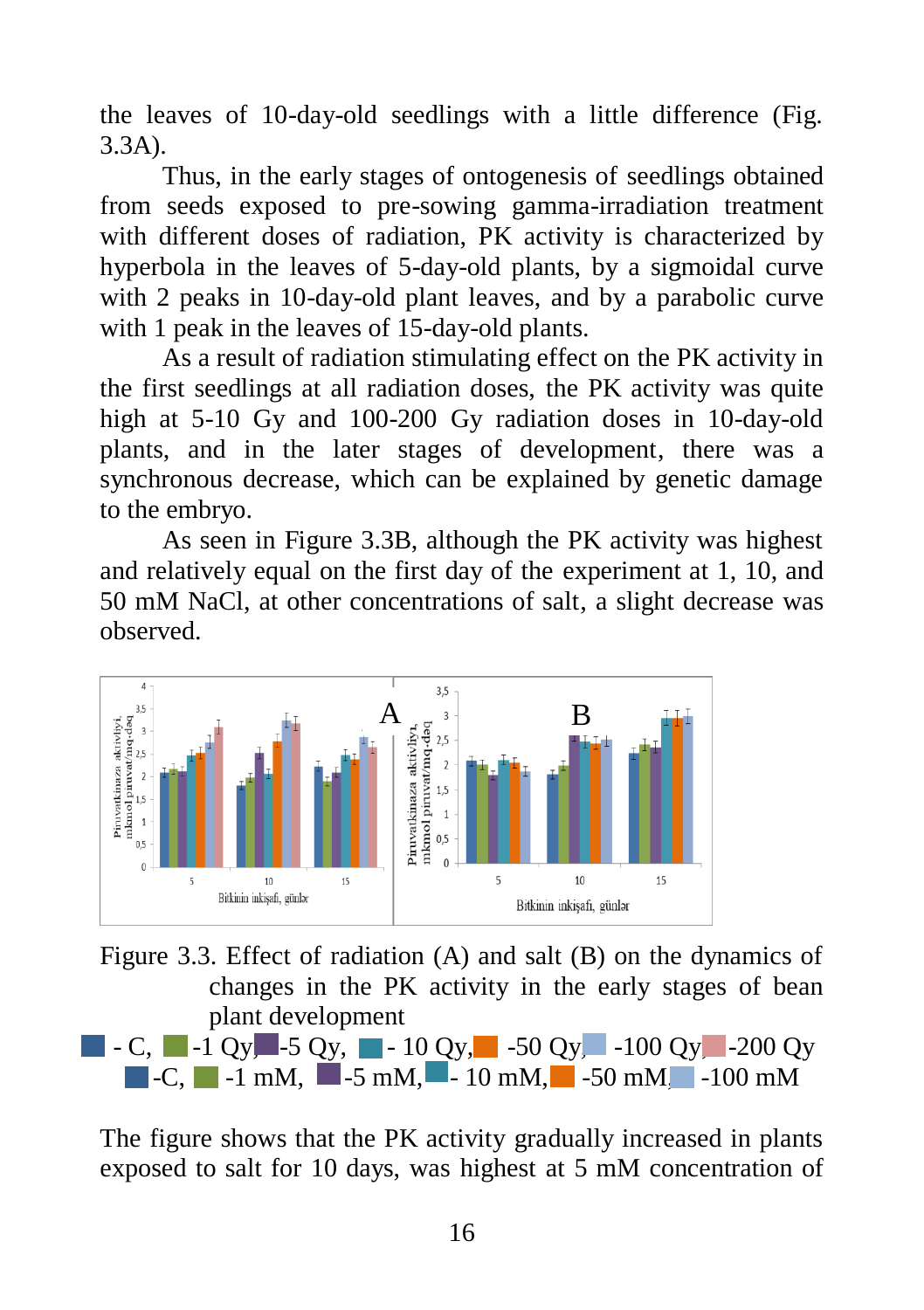salt, and remained relatively equal with a slight decrease during subsequent increases in salt concentrations. In 15-day salt exposures, the PK activity increased 0.6-fold in line with the increase in salt concentration. Under these conditions, the spectrum of changes in the enzyme activity is characterized by a sigmoidal curve in the leaves of 5-day-old plants, by a parabola with one peak in the leaf cells of 10-day-old plants, and by a hyperbola in the leaves of 15-day-old plants, which shows that different concentrations of salt have different effects on the embryo of bean seeds.

**3.8. Study of the NAD-MDH activity in bean leaves***.* As we know, the formation and conversion of OA are directly related to the activity of the enzymes OAD and NAD-MDH. As seen in Figure 3.4, NAD-MDH activity changed differently during the first 15 days of bean plant development under conditions of changing radiation doses (A). The NAD-MDH activity was found to change similarly at all radiation doses and slightly decreased only at 200 Gy, on the 10th and 15th days. Similar results were obtained under salt stress. As seen in Figure 3.4 B, on days 5, 10, and 15 of plant development, the activity of the enzyme gradually increased with increasing concentrations of salt..



Figure 3.4. Effect of radiation (A) and salt (B) on the dynamics of changes in the NAD-MDH activity in the early stages of bean plant development

 $\blacksquare$  - C,  $\blacksquare$  -1 Oy,  $\blacksquare$  -5 Oy,  $\blacksquare$  -10 Oy,  $\blacksquare$  -100 Oy,  $\blacksquare$  -200 Oy  $\blacksquare$ -C,  $\blacksquare$ -1 mM,  $\blacksquare$ -5 mM,  $\blacksquare$ -100 mM,  $\blacksquare$ -100 mM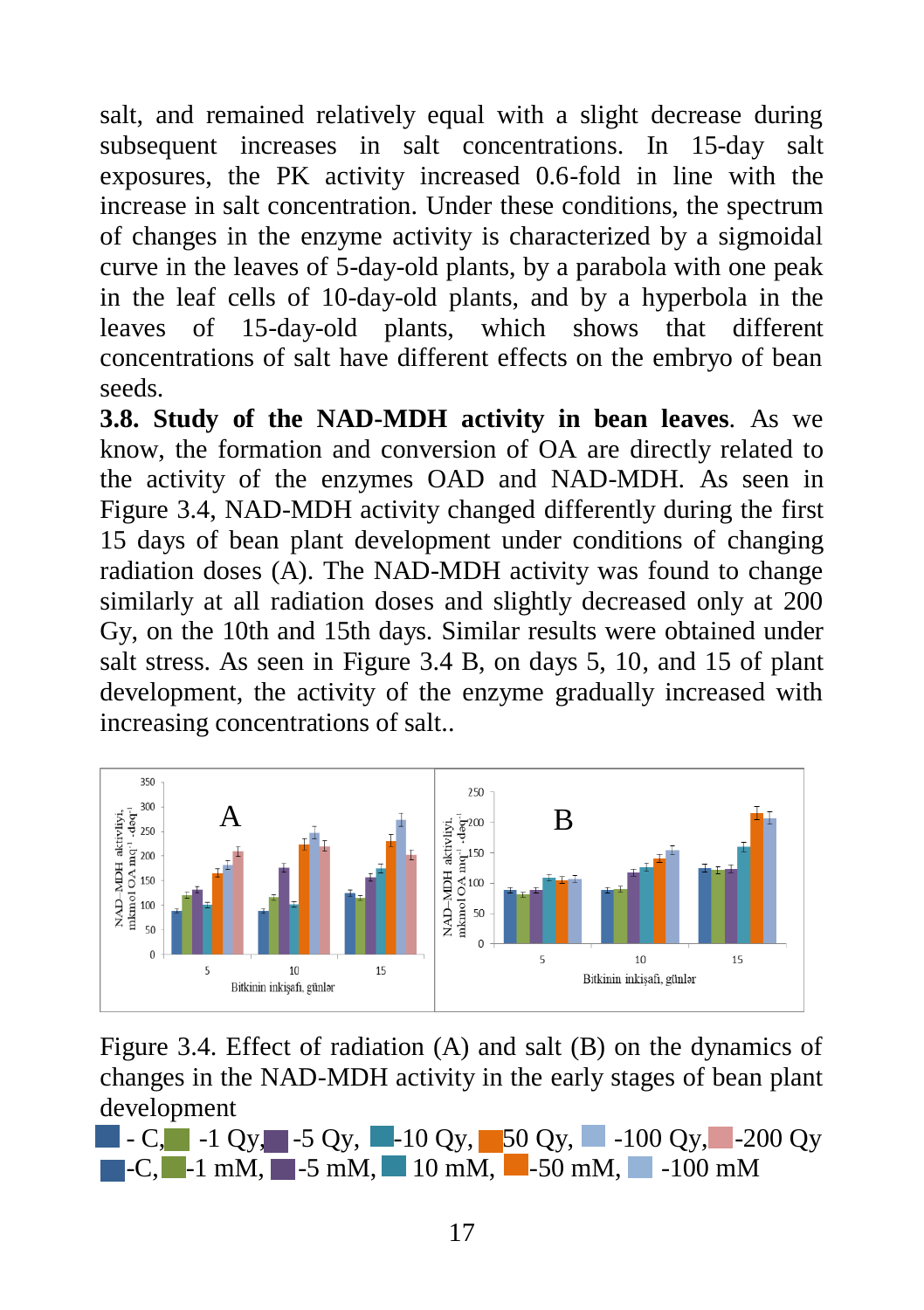Over time, the NAD-MDH activity increased by  $\sim$  30% on the 15th day compared to the 10th day and by 43% compared to the 5th day. The obtained results can be related to the catalytic functions of the enzyme

**3.9. Study of the OAD activity in bean leaves***.* Pyruvate is known to be involved in the process of energy generation by facilitating the synthesis of lipids, carbohydrates, proteins, organic acids such as malate and OA, and also acetyl-CoA, glucose, and lactate in the organism. Pyruvate forms acetyl-CoA during decarboxylation, OA during carboxylation, alanine during transamination, and lactate during reduction<sup>15</sup>.

The data on the activity changes of OAD, which plays an important role in pyruvate metabolism, are given in Figure 3.5. As in the figure, in the control and experimental variants, OAD showed the highest activity in the first 5 days of plant development at a dose of 200 Gy. The OAD activity decreased by 80-90% on the 10-dayold plants compared to 5-day-old plants with a further decrease on the 15th day.



Figure 3.5. Effect of radiation (A) and salt (B) on the dynamics of changes in the OAD activity in the early stages of bean plant development

|  |                                                                                                                                 | $\blacksquare$ -C, $\blacksquare$ -1 Qy, $\blacksquare$ -5 Qy, $\blacksquare$ -10 Qy, $\blacksquare$ -50 Qy, $\blacksquare$ -100 Qy, $\blacksquare$ -200 Qy |  |
|--|---------------------------------------------------------------------------------------------------------------------------------|-------------------------------------------------------------------------------------------------------------------------------------------------------------|--|
|  | $\blacksquare$ -C, $\blacksquare$ -1mM, $\blacksquare$ -5mM, $\blacksquare$ -10mM, $\blacksquare$ -50mM, $\blacksquare$ -100 mM |                                                                                                                                                             |  |
|  |                                                                                                                                 |                                                                                                                                                             |  |

<sup>15</sup> Lehninger, A. Principles of Biochemistry / -New York, NY: W.H. Freeman and Company. - 2008, - p. 528.

l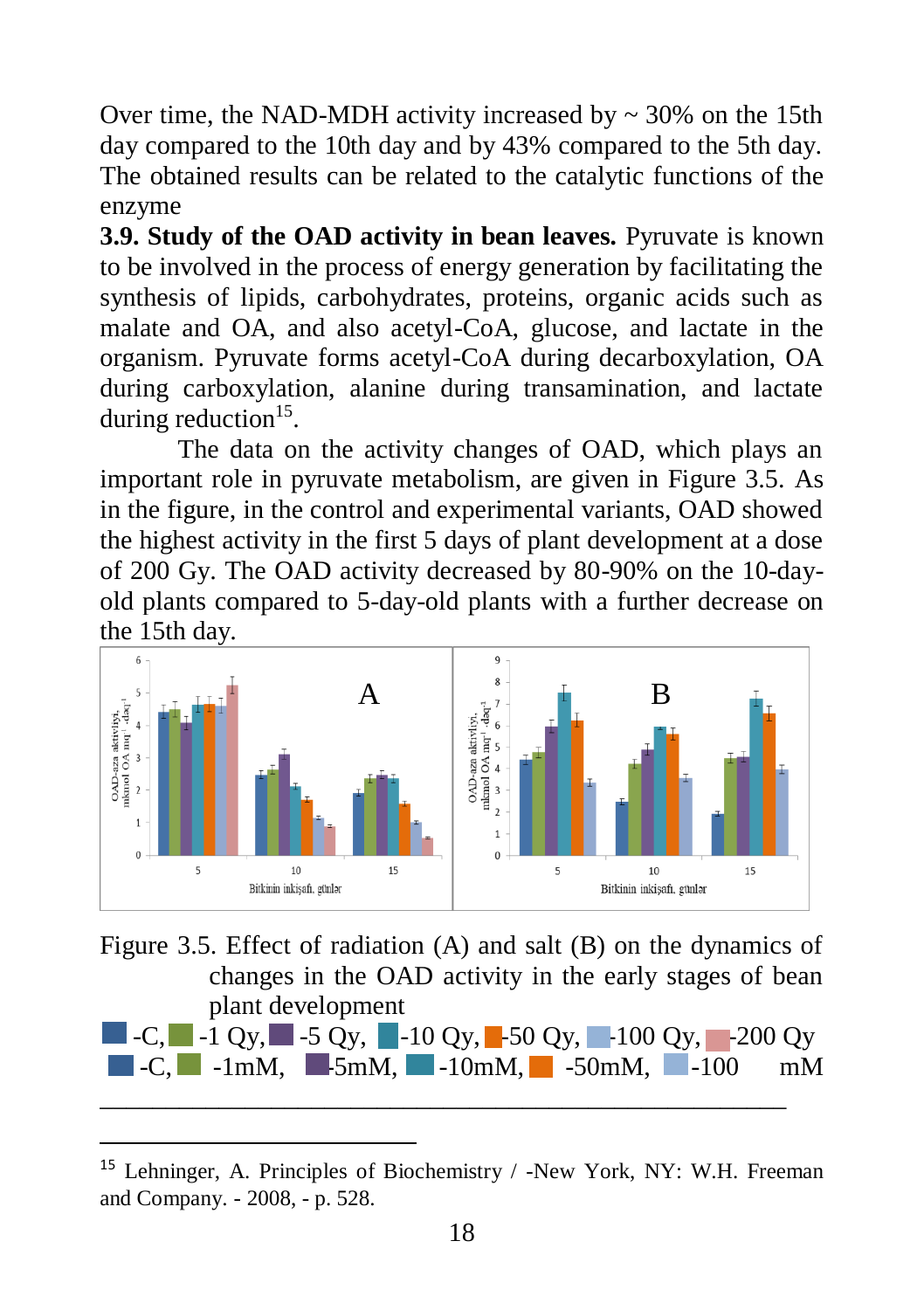On the 15th day of plant development, the decrease in the enzyme activity was similar in all variants.

As seen in Figure 3.5B, changes in the OAD activity occur similarly for variants depending on the salt concentration and the stress duration. The highest activity occurred at 5, 10, and 50 mM salt concentrations, while at 10 mM concentration, this activity remained almost unchanged until the end.

NaCl begins to affect the OAD activity from the first days of plant development. Unlike the effects of radiation, OAD is highly active at all stages of development during salt stress, which can be explained by the need for pyruvate as a universal substrate in energy processes.

Finally, it should be noted that OAD is more sensitive to the effects of radiation. In plants grown under different concentrations of NaCl, adaptive processes are gradual, which makes the plant more tolerant to stress factors. In both cases, OAD ensures the relationship of interdependent metabolic processes by occupying one of the central positions in the energy space and plays a key role in coordinating the energy balance of the organism.

**3.10. The effects of radiation and salt stresses on the amount of adenine nucleotides and nicotinic coenzymes in the leaves of bean plants.** Based on the results showing the importance of adenine nucleotides and nicotinic coenzymes in the regulation of energy processes, the amount of ATP in control variants and at radiation doses of 1-100 Gy gradually increased over time. In contrast to ATP, the amount of ADP in all cases decreased in control variants and under radiation doses of 1-50 Gy. At 100 Gy, the ADP amount was relatively equal in 5, 10, and 15-day-old plants, and at 200 Gy, it increased slightly. Besides, under radiation and salt stress, the amount of nicotinic coenzymes in bean leaves was reduced compared to the amount of ATP. Therefore, there are similarities in changes in the amounts of ADP, NAD<sup>+</sup>, and NADP<sup>+</sup> under stress. The results can be attributed to the inhibition of glycolysis under radiation and salt stress leading to a weakening synthesis of ATP in the Krebs cycle, which reduces the energy supply to tissues (Table 3.2).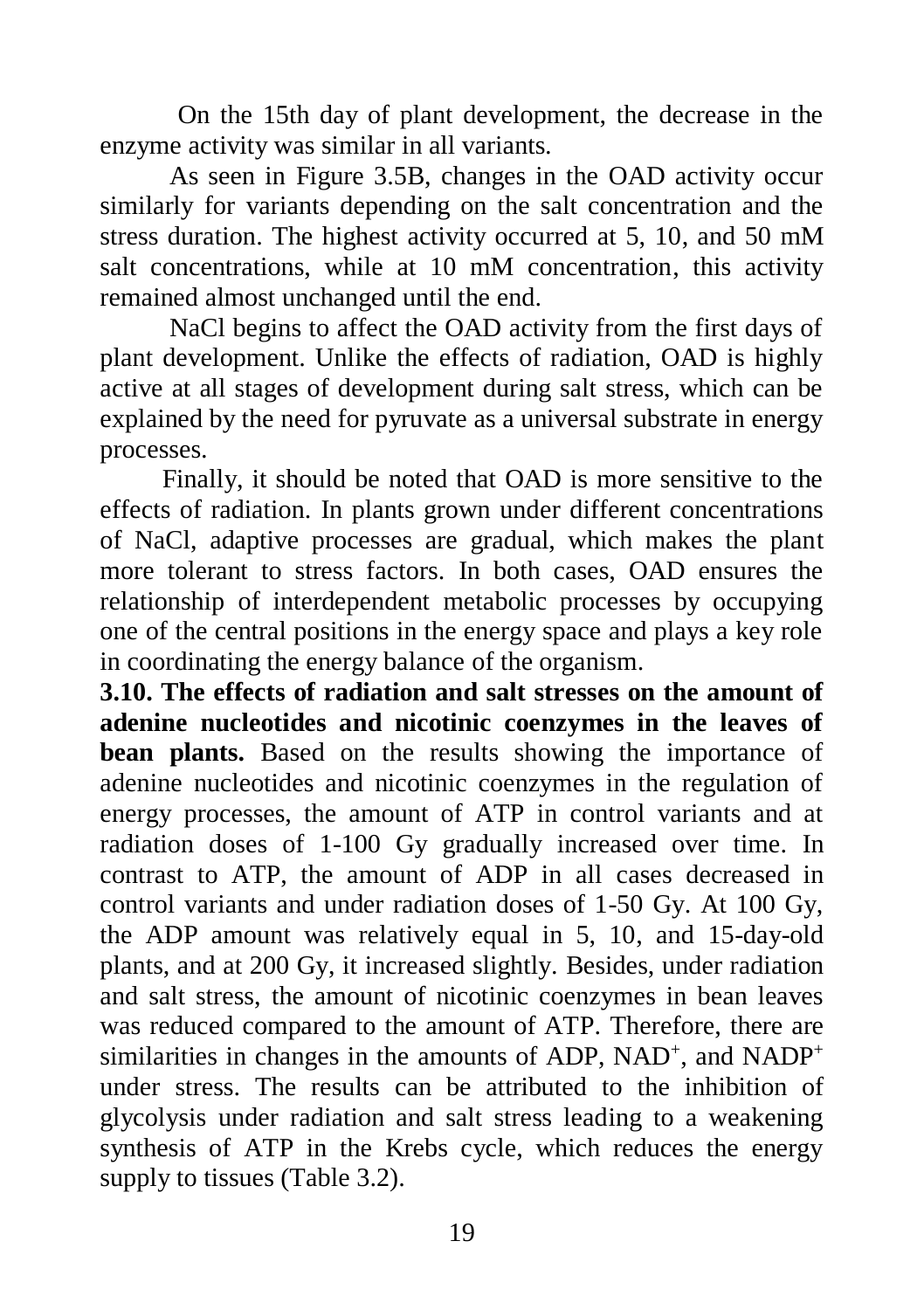In contrast to the effects of radiation, the amount of ATP in the leaves of 5, 10, and 15-day-old plants, in the control variant and at 1-50 mM NaCl concentrations gradually increased, while at 100 mM NaCl concentration, remained almost constant. In this case, in contrast to the effect of radiation, the amount of ADP increased in the control and 100 mM NaCl variants and at salt concentrations of 1-50 mM, first, it increased and then decreased.

Table 3.2. Effect of radiation and salt stress on the amounts of adenine nucleotides and nicotinic coenzymes in the leaves of bean plants

|                                                |            |     |           |         | Amount of adenine nucleotide, µg |               | Amount of nicotinic coenzymes, µg |        |          |         |                                                                             |      |
|------------------------------------------------|------------|-----|-----------|---------|----------------------------------|---------------|-----------------------------------|--------|----------|---------|-----------------------------------------------------------------------------|------|
|                                                | 5 days     |     |           | 10 days |                                  | 15 days       |                                   | 5 days |          | 10 days | 15 days                                                                     |      |
| Variants                                       | <b>ATP</b> | ĄDP | Ę         | Я       | Ą                                | ADP           | <b>QVN</b>                        | NADP   | Q<br>NAD | NADP    | Q<br>NAD                                                                    | NADP |
|                                                |            |     |           |         |                                  | Radiation, Qy |                                   |        |          |         |                                                                             |      |
| $\mathsf{C}$                                   | 58         | 30  | 66.5 19.5 |         | 76.0                             | 14.0          | 182                               | 106    | 180      | 104     | 149                                                                         | 76   |
| 1                                              | 65         | 29  | 75.0      | 25.0    | 83.0                             | 24.0          | 183                               | 102    | 182      | 101     | 152                                                                         | 69   |
| 5                                              | 66         | 36  | 67.0      | 33.0    | 79.0                             | 26.0          | 185                               | 103    | 182      | 100     | 152                                                                         | 67   |
| 10                                             | 64         | 31  | 65.0      | 30.0    | 67.0                             | 28.0          | 185                               | 102    | 184      | 98      | 154                                                                         | 64   |
| 50                                             | 58         | 17  | 64.0      | 15.0    | 71.0                             | 10.0          | 200                               | 101    | 189      | 96      | 156                                                                         | 62   |
| 100                                            | 50         | 16  | 57.0      | 18.0    | 59.0                             | 13.0          | 201                               | 89     | 188      | 86      | 156                                                                         | 59   |
| 200                                            | 40         | 10  | 50.0      | 8.0     | 50.0                             | 12.0          | 177                               | 88     | 173      | 85      | 147                                                                         | 58   |
|                                                |            |     |           |         |                                  | NaCl, mM      |                                   |        |          |         |                                                                             |      |
| $\mathsf{C}$                                   | 43         | 15  | 44.0      | 16.0    | 50.0                             | 20.6          | 154                               | 88     | 144      | 84      | 133                                                                         | 78   |
| 1                                              | 35         | 12  | 45.0      | 17.0    | 51.0                             | 17.0          | 140                               | 85     | 139      | 83      | 131                                                                         | 72   |
| 5                                              | 39         | 13  | 40.0      | 18.0    | 48.0                             | 14.0          | 140                               | 84     | 136      | 80      | 126                                                                         | 69   |
| 10                                             | 35         | 8   | 36.0      | 17.0    | 39.0                             | 12.0          | 144                               | 82     | 143      | 78      | 126                                                                         | 67   |
| 50                                             | 28         | 3   | 29.0      | 18.0    | 38.0                             | 12.0          | 146                               | 83     | 144      | 76      | 125                                                                         | 65   |
| 100                                            | 26         | 3   | 28.0      | 11.0    | 33.0                             | 10.0          | 143                               | 80     | 142      | 74      | 123                                                                         | 62   |
|                                                |            |     |           |         |                                  |               |                                   |        |          |         | Note: ATP - adenosine triphosphate; ADP - adenosine diphosphate; NAD-       |      |
|                                                |            |     |           |         |                                  |               |                                   |        |          |         | nicotinamide adenine dinucleotide; NADP - nicotinamide adenine dinucleotide |      |
| phosphate. The accuracy index is less than 3%. |            |     |           |         |                                  |               |                                   |        |          |         |                                                                             |      |

Note: ATP - adenosine triphosphate; ADP - adenosine diphosphate; NADnicotinamide adenine dinucleotide; NADP - nicotinamide adenine dinucleotide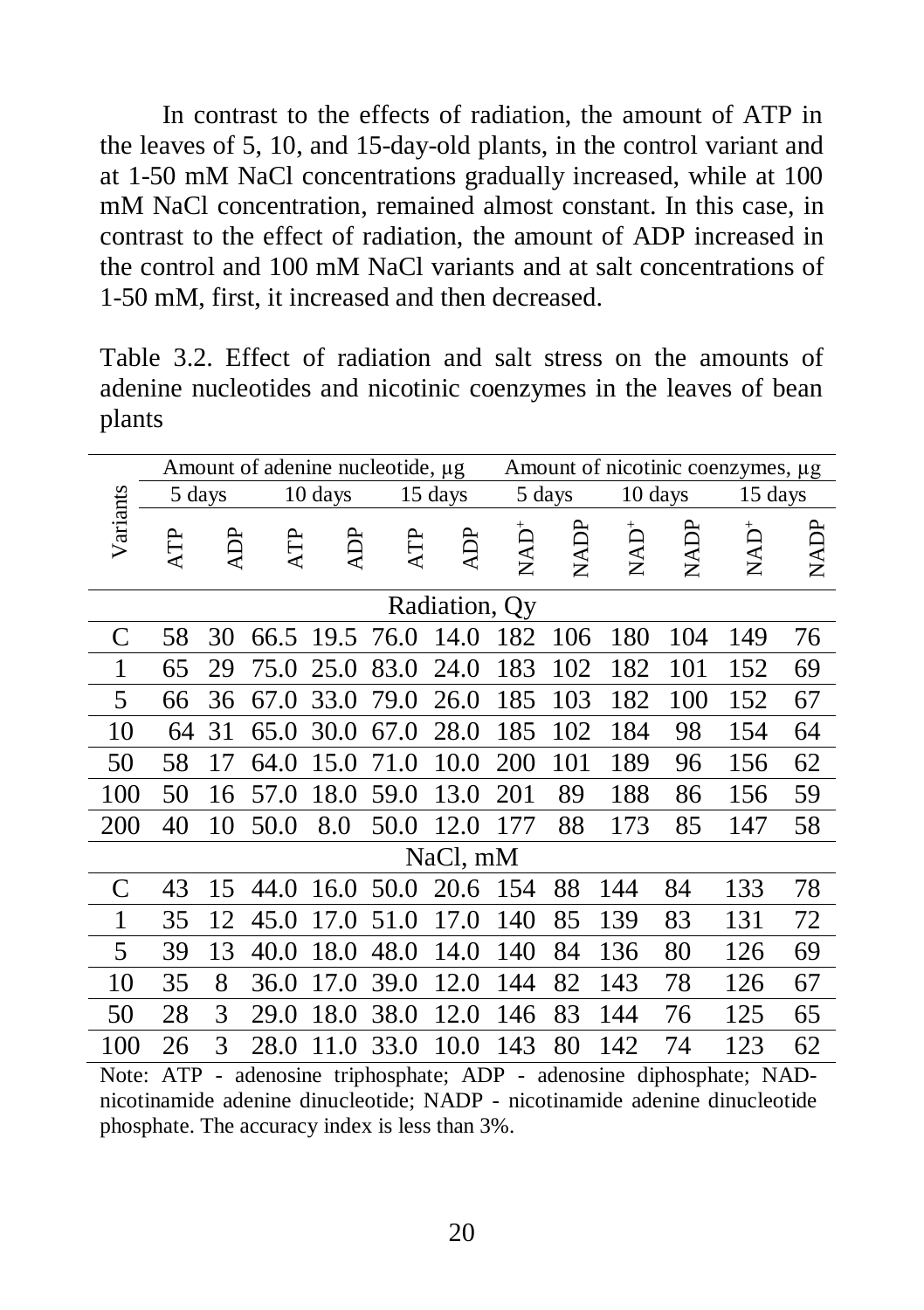The results show that the quantitative changes in ATP, ADP, NAD<sup>+</sup>, NADPH, which are important for energy processes, occur similarly. NAD<sup>+</sup> releases energy during oxidation and absorbs energy during reduction. The resulting NADH is then involved in energy processes. The molar amounts of NAD<sup>+</sup> and NADP<sup>+</sup> increase significantly under stress, indicating that they are oxidized under stress and NADH and NADPH are reduced, indicating mutual consistency between actions of adenine nucleotides and nicotinic coenzymes.

Based on the results, adenine nucleotides and nicotinic coenzymes, together with pigments, can participate in the regulation of energy metabolism and adaptation in the cell by strictly regulating the activity of OAD, which implements the biosynthesis of pyruvate under radiation and salt stresses.

**3.11. The effects of salt and radiation stresses on the activity of CAT and some enzymes of the metabolic pathways in the leaves and ion exchange in the root of bean plants.** As seen in Table 3.3, there is an inverse relationship between the CAT activity and  $H_2O_2$  levels at 5, 10, and 50 mM NaCl concentrations at the beginning of vegetation. At 100 mM NaCl, the amounts of  $H_2O_2$ and MDA increased due to the decrease in the CAT activity. It was found that in the control variants there was a positive correlation between the biological parameters of the above-ground organs of the bean plant and the ion exchange processes in their root systems. A different picture was obtained in the experimental variants.

In contrast to CAT, the activities of NAD-MDH and PK enzymes, as shown in the table, started from control and gradually increased to a maximum with increasing NaCl concentrations from 1mM to 100 mM. Contrary to them, the OAD activity gradually decreased as the salt concentration increased in the direction of the 100 mM NaCl concentration starting from control in the leaves of 5-, 10-, and 15-day-old plants.

As seen in Table 3.4, the amount of MDA increased as the plant's growth cycle lengthens at high radiation doses, while the  $H_2O_2$  amount decreased over time at the control and all radiation doses, the CAT activity increased, with some exceptions, NAD-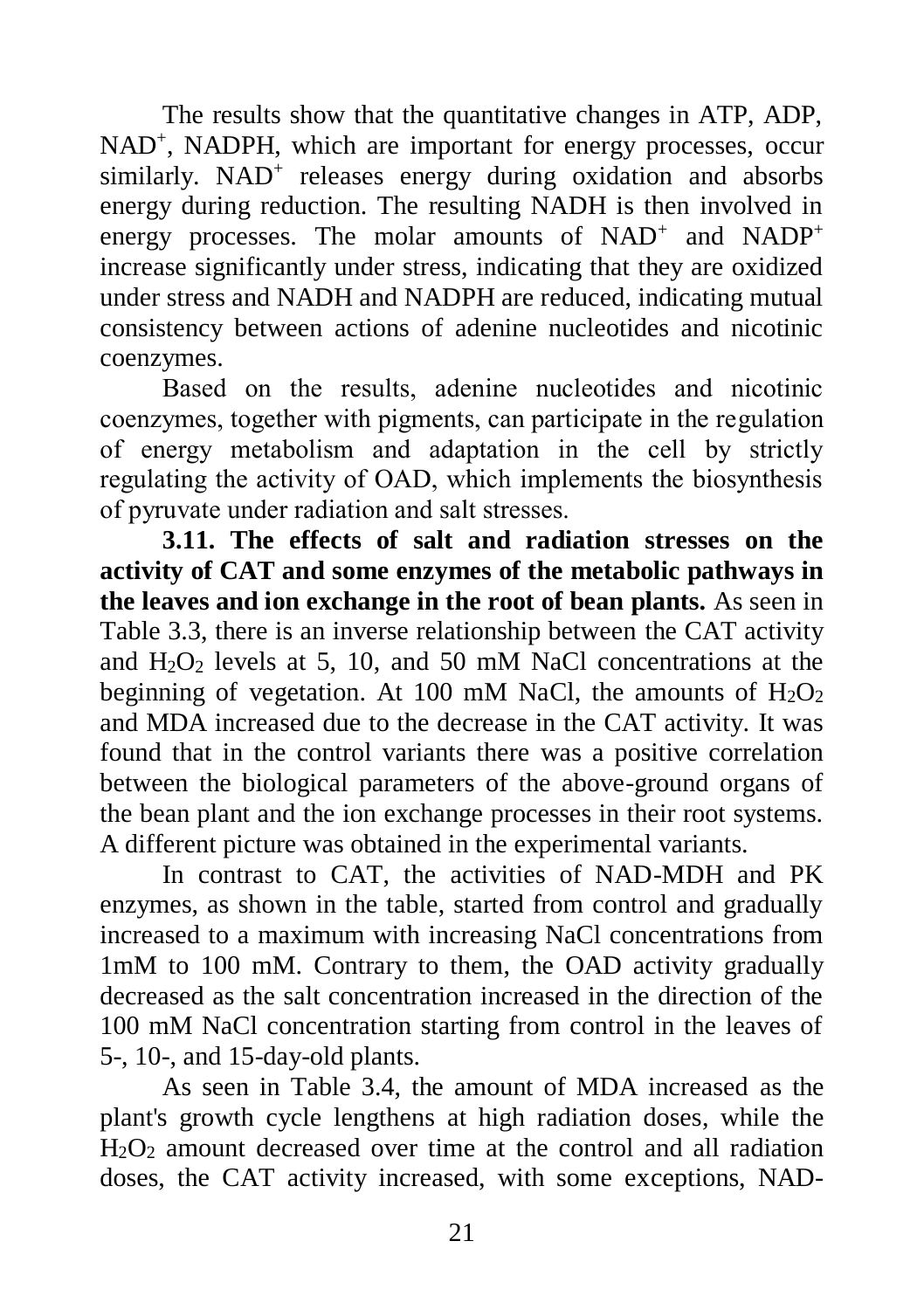MDH activity increased more at high radiation doses, the PK activity was higher on the 15th day of plant development than on days 5 and 10, at all radiation doses (Table 3.4).

Table 3.3. The effect of various NaCl concentrations on the activities of CAT, NAD-MDH, PK, and OAD in the leaves and H+ pumps in the roots of bean plants

| NaCl,         | MDA                 | $H_2O_2$ | CAT              | NAD-MDH              | PK              | OAD            | $C_H$ <sup>+</sup>                           |  |  |  |
|---------------|---------------------|----------|------------------|----------------------|-----------------|----------------|----------------------------------------------|--|--|--|
| mM            |                     |          |                  |                      |                 |                |                                              |  |  |  |
|               | 5-day-old seedlings |          |                  |                      |                 |                |                                              |  |  |  |
| $\mathcal{C}$ | $132.0 \pm 14.3$    | 199.0    | $0.371 \pm 0.14$ | $88.8 \pm 9.44$      | $2.1 \pm 1.20$  |                | $4.4\pm0.65$ 0.14 $\cdot$ 10 <sup>-6</sup>   |  |  |  |
| 1             | $129.6 \pm 12.7$    | 198.0    | $1.29 \pm 0.37$  | $91.1 \pm 11.3$      | $2.5 \pm 0.89$  | $4.7 \pm 0.81$ | $0.4 \cdot 10^{-5}$                          |  |  |  |
| 5             | $147.0 \pm 20.8$    | 184.5    | $1.75 \pm 0.81$  | $98.1 \pm 14.2$      | $2.8 \pm 0.78$  |                | $5.9 \pm 1.16$ $0.71 \cdot 10^{-5}$          |  |  |  |
| 10            | $162.0 \pm 16.7$    | 143.5    | $2.38\pm0.16$    | $109.2 \pm 15.1$     | $2.1 \pm 1.22$  |                | $7.5 \pm 3.39$ $0.76 \cdot 10^{-5}$          |  |  |  |
| 50            | $172.0 \pm 19.1$    | 142.0    | $3.59 \pm 1.01$  | $115.4 \pm 18.6$     | $2.1 \pm 1.11$  |                | $6.3\pm2.43$ $0.86\cdot10^{-5}$              |  |  |  |
| 100           | $177.0 \pm 17.8$    | 172.0    | $0.88 \pm 0.92$  | $136.8 \pm 20.3$     | $1.9 \pm 0.65$  |                | $3.4\pm1.77$ $0.43\cdot10^{-5}$              |  |  |  |
|               |                     |          |                  | 10-day-old seedlings |                 |                |                                              |  |  |  |
| $\mathcal{C}$ | $130.0 \pm 10.3$    | 00.0     | $0.38 \pm 0.07$  | $98.6 \pm 14.7$      | $1.8 \pm 0.99$  |                | $2.5 \pm 0.92$ 0.12 $\cdot$ 10 <sup>-5</sup> |  |  |  |
| 1             | 132.0±9.82          | 190.0    | $1.78 \pm 0.28$  | $99.6 \pm 15.1$      | $1.9 \pm 0.87$  |                | $4.2 \pm 1.18$ $0.23 \cdot 10^{-4}$          |  |  |  |
| 5             | $134.0 \pm 8.78$    | 172.8    | $2.62 \pm 1.08$  | $117.6 \pm 21.7$     | $2.6 \pm 0.11$  |                | $4.9 \pm 1.15$ $0.55 \cdot 10^{-4}$          |  |  |  |
| 10            | $146.0 \pm 8.98$    | 132.5    | $2.58 \pm 0.98$  | $127.1 \pm 20.2$     | $2.5 \pm 0.39$  |                | $6.1 \pm 1.47$ $0.66 \cdot 10^{-4}$          |  |  |  |
| 50            | 151.0±9.76          | 102.3    | $4.72 \pm 1.76$  | $141.0 \pm 23.0$     | $2.5 \pm 0.76$  |                | $5.6 \pm 2.41$ $0.56 \cdot 10^{-4}$          |  |  |  |
| 100           | 139.8±12.9          | 163.5    | $1.23 \pm 0.11$  | $154.5 \pm 19.8$     | $2.5 \pm 1.31$  |                | $3.6 \pm 1.23$ 0.46 $\cdot$ 10 <sup>-4</sup> |  |  |  |
|               |                     |          |                  | 15-day-old seedlings |                 |                |                                              |  |  |  |
| C             | 129.0±12.4          | 12.0     | $0.48 \pm 0.31$  | $125.0 \pm 17.1$     | $2.2 \pm 1.00$  |                | $1.9\pm0.59$ $0.24\cdot10^{-5}$              |  |  |  |
| 1             | 148.0±9.32          | 193.5    | $1.94 \pm 0.32$  | $121.5 \pm 14.3$     | $2.4 \pm 0.34$  |                | $4.5 \pm 2.11$ $0.62 \cdot 10^{-3}$          |  |  |  |
| 5             | $123.0 \pm 8.73$    | 158.5    | $2.89 \pm 1.22$  | $123.9 \pm 12.9$     | $2.36 \pm 1.03$ |                | $4.6 \pm 2.34$ $0.65 \cdot 10^{-3}$          |  |  |  |
| 10            | $105.0 \pm 9.11$    | 161.0    | $3.13 \pm 1.12$  | $159.9 \pm 26.5$     | $2.9 \pm 1.12$  |                | $7.2\pm2.25$ 0.79 $\cdot10^{-3}$             |  |  |  |
| 50            | $105.0 \pm 9.13$    | 189.6    | $5.78 \pm 2.43$  | $215.8 \pm 25.9$     | $2.9 \pm 2.11$  |                | $6.6\pm2.24$ $0.89\cdot10^{-3}$              |  |  |  |
| 100           | 98.5 ± 11.92        | 154.7    | $1.34 \pm 0.86$  | 247.7±22.2           | $2.9 \pm 0.92$  |                | $3.9 \pm 1.45$ $0.78 \cdot 10^{-3}$          |  |  |  |

Note: CAT - μmol H<sub>2</sub>O<sub>2</sub>·mg<sup>-1</sup>protein·min<sup>-1</sup>; NAD-MDH - μmol OA· mg  $1$ protein·min<sup>-1</sup>; PK - µmol pyruvate· mg<sup>-1</sup>protein·min<sup>-1</sup>; OAD - µmol OA mg  $1$ protein·min<sup>-1</sup>; C<sub>H</sub><sup>+</sup> - µekv/hour, MDA - mM/ml; H<sub>2</sub>O<sub>2</sub>-µM/ml; C – control

In contrast, the OAD activity decreased over time at all radiation doses compared to day 5. Due to the above, the rhizosphere is acidified as a result of the activation of  $H^+$ -pumps in the roots. Here, 10-100 Gy can be considered stimulating doses of radiation. The activity of  $H^+$ -pumps in bean root cells increased significantly over time at 10-50 mM concentrations of NaCl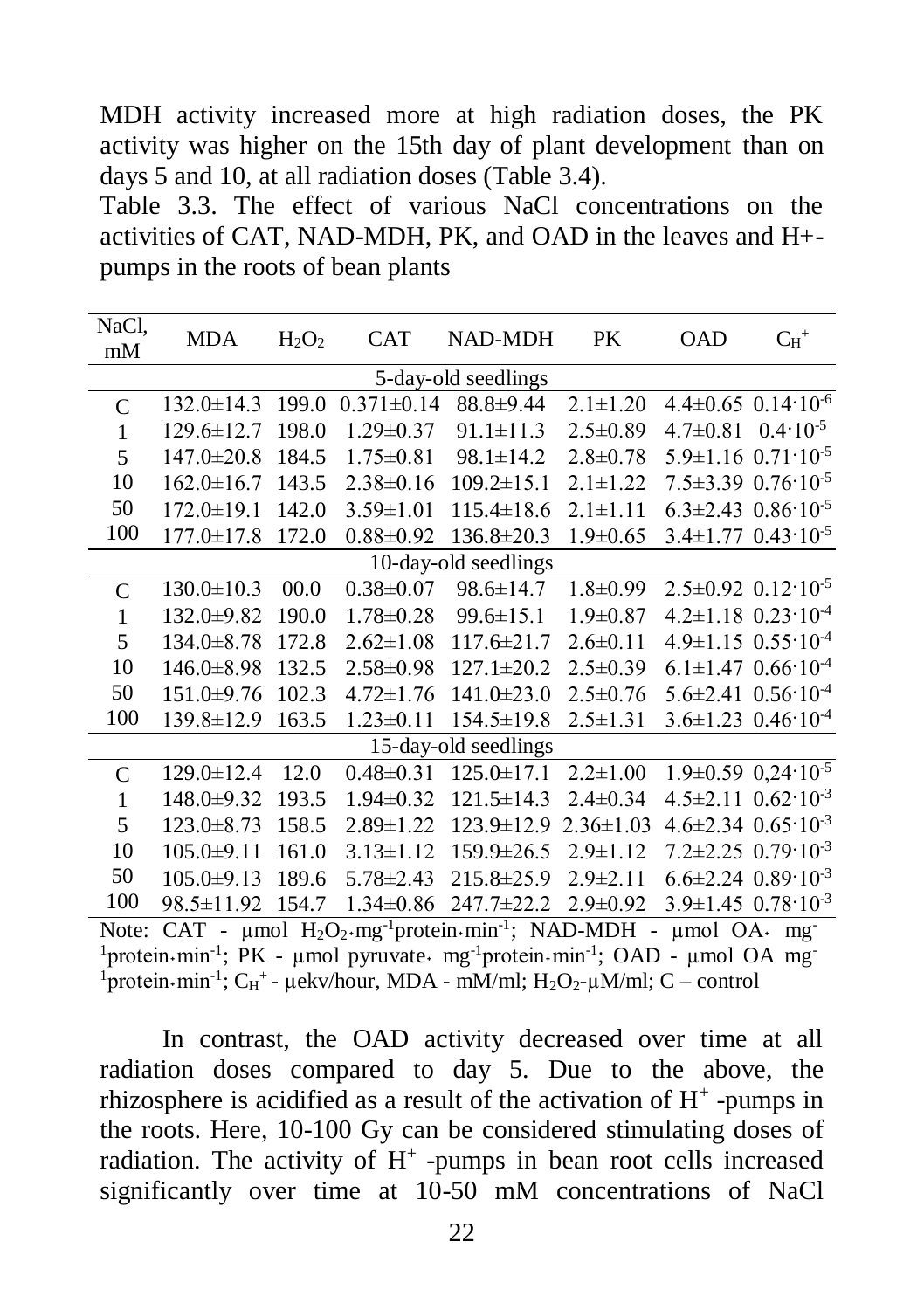compared to other variants (Table 3.3). Based on all these indicators, there is a positive correlation between the enzymes involved in the metabolism of pyruvate in the leaves of bean plants and the biological parameters of vegetative organs and ion exchange processes in the roots (Table 3.3; 3.4).

Table 3.4.The effect of various radiation doses on the activities of CAT, NAD-MDH, PK, and OAD in the leaves and  $H^+$ - pumps in the roots of bean plants.

| Radiation,<br>Qy     | <b>MDA</b> | $H_2O_2$<br><b>CAT</b> |      | NAD-MDH              | PK   | <b>OAD</b> | $\mathrm{C_{H}}^{+}$          |  |  |
|----------------------|------------|------------------------|------|----------------------|------|------------|-------------------------------|--|--|
|                      |            |                        |      | 5-day-old seedlings  |      |            |                               |  |  |
| $\mathcal{C}$        | 0.36       | 109.0                  | 0.37 | 88.8                 | 2.08 | 4.43       | $0,14\cdot\overline{10^{-6}}$ |  |  |
| 1                    | 0.12       | 88.5                   | 0.55 | 121.3                | 2.17 | 4.50       | $0,20.10^{-5}$                |  |  |
| 5                    | 0.11       | 88.5                   | 0.59 | 131.9                | 2.12 | 4.08       | $0.32 \cdot 10^{-5}$          |  |  |
| 10                   | 0.13       | 72.0                   | 0.69 | 101.2                | 2.46 | 4.65       | $0.65 \cdot 10^{-5}$          |  |  |
| 50                   | 0.18       | 67.5                   | 1.36 | 165.7                | 2.53 | 4.66       | $0.98 \cdot 10^{-5}$          |  |  |
| 100                  |            |                        |      |                      |      |            | $0.44 \cdot 10^{-5}$          |  |  |
| 200                  | 0.14       | 67.5                   | 0.77 | 181.8                | 2.77 | 4.60       |                               |  |  |
|                      | 0.17       | 65.6                   | 0.51 | 209.7                | 3.09 | 5.24       | $0.35 \cdot 10^{-5}$          |  |  |
| 10-day-old seedlings |            |                        |      |                      |      |            |                               |  |  |
| $\mathsf{C}$         | 0.33       | 87.5                   | 0.28 | 88.6                 | 1.80 | 2.48       | $0.12 \cdot 10^{-5}$          |  |  |
| 1                    | 0.15       | 75.5                   | 0.67 | 116.0                | 1.98 | 2.64       | $0.19 \cdot 10^{-4}$          |  |  |
| 5                    | 0.17       | 74.5                   | 0.88 | 176.5                | 2.52 | 3.12       | $0.38 \cdot 10^{-4}$          |  |  |
| 10                   | 0.54       | 72.7                   | 0.71 | 102.5                | 2.06 | 2.12       | $0.48 \cdot 10^{-4}$          |  |  |
| 50                   | 0.79       | 66.0                   | 1.51 | 223.8                | 2.79 | 1.72       | $0.60 \cdot 10^{-4}$          |  |  |
| 100                  | 0.27       | 63.0                   | 1.04 | 247.3                | 3.25 | 1.15       | $0.18 \cdot 10^{-4}$          |  |  |
| 200                  | 0.19       | 59.0                   | 0.64 | 220.8                | 3.18 | 0.89       | $0.12 \cdot 10^{-4}$          |  |  |
|                      |            |                        |      | 15-day-old seedlings |      |            |                               |  |  |
| $\overline{C}$       | 0,29       | 41.0                   | 0.39 | 124.9                | 2.23 | 1.93       | $0,24.10^{-5}$                |  |  |
| 1                    | 0,44       | 41.0                   | 0.66 | 115.4                | 2.19 | 2.36       | $0,30.10^{-3}$                |  |  |
| 5                    | 0,69       | 53.0                   | 0.82 | 157.1                | 2.09 | 2.49       | $0.35 \cdot 10^{-3}$          |  |  |
| 10                   | 1,41       | 51.0                   | 1.13 | 174.7                | 2.48 | 2.36       | $0,39.10^{-3}$                |  |  |
| 50                   | 1,15       | 52.5                   | 1.67 | 231.4                | 3.39 | 1.58       | $0,43 \cdot 10^{-3}$          |  |  |
| 100                  | 1,18       | 53.0                   | 1.11 | 274.1                | 3.88 | 1.01       | $0,20.10^{-3}$                |  |  |
| 200                  | 1.03       | 54.0                   | 0.63 | 202.1                | 2.65 | 0.54       | $0.17 \cdot 10^{-3}$          |  |  |

Note: Accuracy index is less than 3%

The obtained results show that at increasing NaCl concentrations, vegetative organs by acting "coordinated" at the level of photosynthesis, respiration, glycolysis processes, some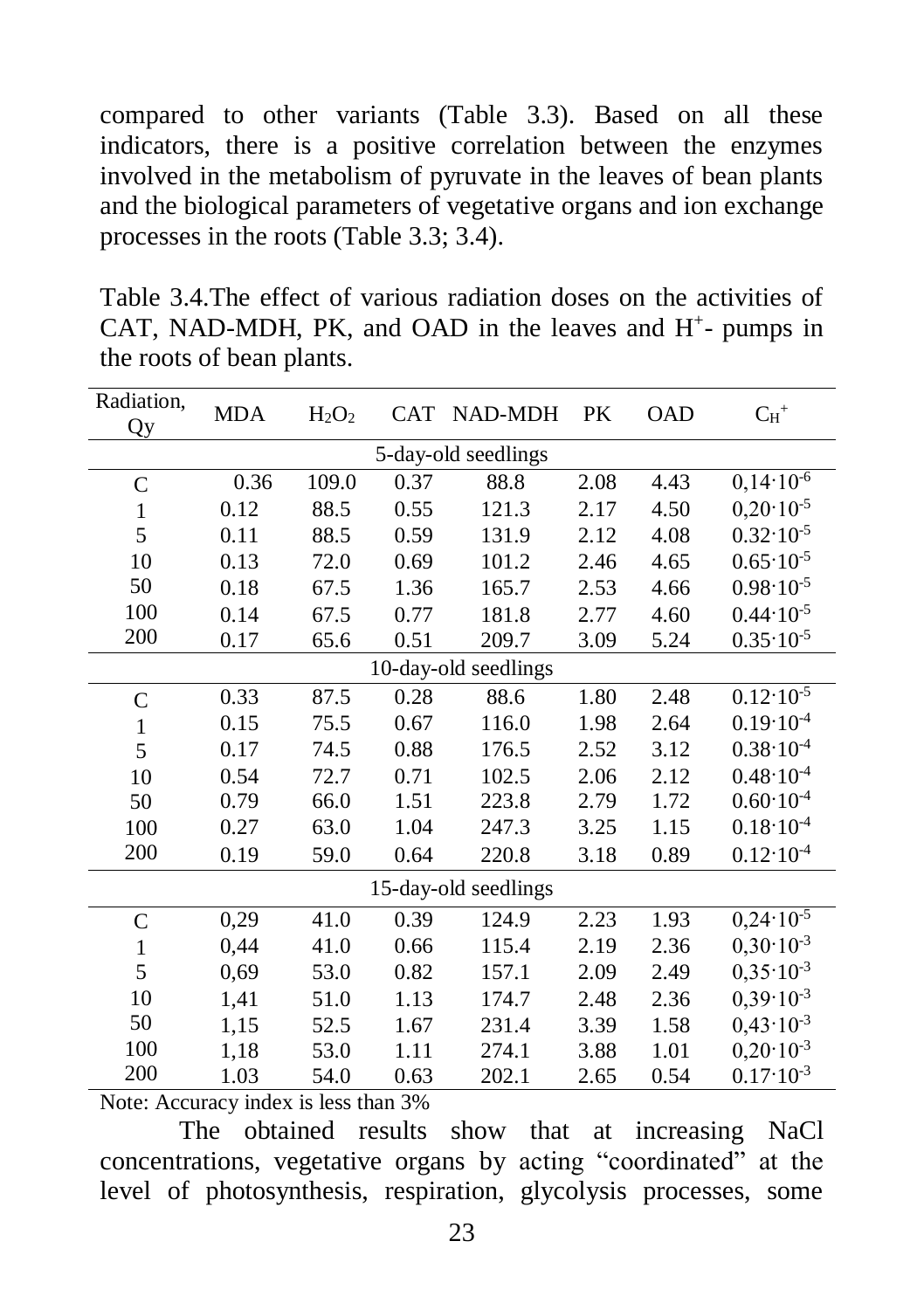enzymes of the antioxidant defense system, intermediate metabolites, proteins, photosynthetic pigments, and mineral nutrients cause tolerance to stress in bean plants.

**3.12. Dynamics of changes in the enzyme activities in bean leaves under combined effect of various radiation doses and NaCl concentrations.** As seen in Table 3.5, three optimal radiation doses (5, 10, 50 Gy) were chosen and seeds exposed to each dose were planted separately at 1, 5, 10, and 50 mM NaCl concentrations. It was found that in the early stages of vegetation in the resulting seedlings, the total amount of protein in the control samples was highest in the 50 Gy+salt combinations and decreased as the duration of stress increased. In the 5 Gy and 10 Gy+salt combinations, the total amount of protein increased over time. The activity of  $H^+$ -pumps was highest in the combinations of 5 Gy and 10 Gy+salt. In general, the activity of  $H^+$  -pumps increased ~ 25fold on the 10th day of development compared to the 5th day, and  $\sim$ 30-fold on the 15th day compared to the 5th day. Whereas, in 50 Gy+ salt combinations, it decreased by about 10-fold compared to 5 Gy and  $10 \text{ Gy} + \text{salt combinations.}$ 

As seen, in the 50 Gy+ 50 mM salt combination, the  $H^+$  pump became more active, the total amount of proline and synthesized protein increased, and MDA decreased even more. These signs suggest that the activation of the pump increases the amount of protective proteins by accelerating ion exchange in the roots, the weakening of LPO, and the increase in the amount of proline optimize other metabolic reactions in the plant under dual stress.

In the 50 Gy  $+$  5 mM NaCl variant, the amount of carotenoids in the leaves increases over time compared to other variants. In these variants, as seen in the table, the chl  $(a + b)$  /car ratio was highest on the 5th day (3.37) and lowest on the 15th day  $(0.3)$ . This occurred due to a gradual decrease in chl  $(a + b)$  and an increase in the amount of carotenoids. Here, the combination of 50  $Gy + 5-50$  mM also played an optimizing role.

Although the amount of ATP and ADP in 50 Gy+salt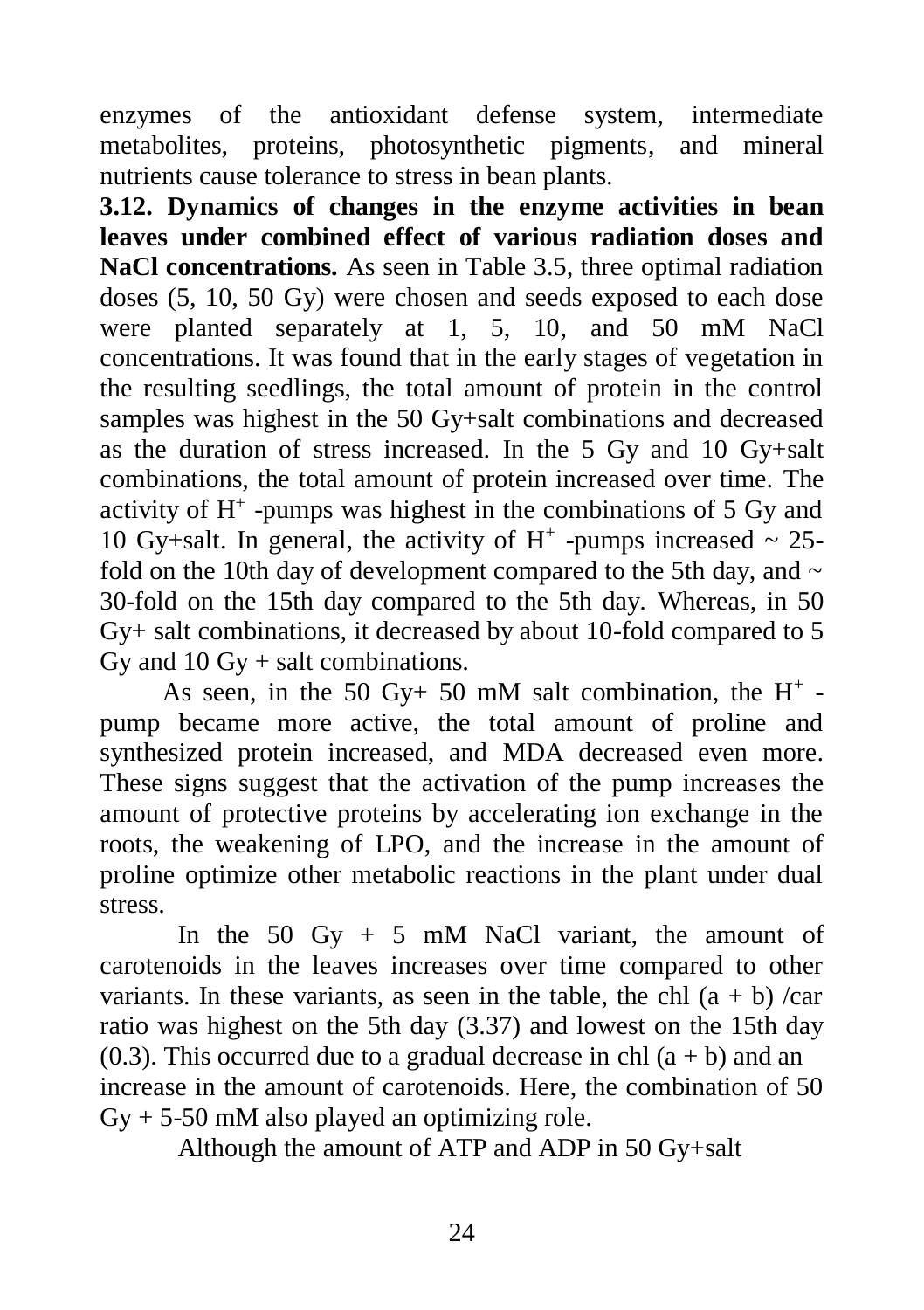| and NADFH in an combinations decrease over time. These show<br>that plants try to maintain optimal levels of NAD <sup>+</sup> and NADPH, |                                                                                                                  |  |      |                 |  |      |                                          |  |                 |                            |
|------------------------------------------------------------------------------------------------------------------------------------------|------------------------------------------------------------------------------------------------------------------|--|------|-----------------|--|------|------------------------------------------|--|-----------------|----------------------------|
|                                                                                                                                          |                                                                                                                  |  |      |                 |  |      |                                          |  |                 |                            |
| Variant                                                                                                                                  | 5 günlük bitki<br>H <sup>+</sup> -ATF- C zülal, MDAProlin H <sup>+</sup> - C zülal, MDAProlin H <sup>+</sup> -   |  |      | 10 günlük bitki |  |      |                                          |  | 15 günlük bitki | C <sub>zü</sub> MDA Prolin |
|                                                                                                                                          | aza                                                                                                              |  | ATF- |                 |  |      | ATF-                                     |  |                 |                            |
|                                                                                                                                          |                                                                                                                  |  | aza  |                 |  |      | aza                                      |  |                 |                            |
|                                                                                                                                          |                                                                                                                  |  |      |                 |  |      |                                          |  |                 |                            |
| Kontrol                                                                                                                                  | $0.19 \cdot 10$ 14.78 $0.298$ 19.6 $0.32 \cdot 10$ 15.56 0.25 14.2                                               |  |      |                 |  |      | $0.31 \cdot 16.9 0.27 14.9$<br>$10^{-5}$ |  |                 |                            |
| $5$ Or+1<br>$\rm{mM}$                                                                                                                    | $0.09 \cdot 10^{-13.03}$ $0.095$ 21.3 $0.35 \cdot 10^{-14.58}$ 0.13 20.2 $0.1 \cdot 10^{-3}$ 15.2 0.17 21.3<br>5 |  |      |                 |  |      |                                          |  |                 |                            |
| $5$ Or+5<br>mM                                                                                                                           | $0.22 \cdot 10$ 13.58 $0.143$ 21.6 $0.43 \cdot 10$ 12.12 0.24 23.7<br>5                                          |  |      |                 |  |      | $0.22 \cdot$<br>$10^{-3}$                |  | 15.8 0.23 24.8  |                            |
| $5 \text{ Or}+10$<br>mM                                                                                                                  | $0.62 \cdot 10$ 13.12 $0.166$ 22.0 $0.28 \cdot 10$ 12.09 0.17 26.9<br>5                                          |  |      |                 |  |      | $0.19 \cdot$<br>$10^{-3}$                |  | 14.9 0.17 28.1  |                            |
| mM                                                                                                                                       | 5 Qr+50 0.71 10 14.51 0.169 22.0 0.14 10 14.92 0.17 26.8 0.1 10 3 15.1 0.17 28.8<br>5                            |  |      |                 |  |      |                                          |  |                 |                            |
|                                                                                                                                          |                                                                                                                  |  |      |                 |  |      |                                          |  |                 |                            |
|                                                                                                                                          | Kontrol $0.19 \cdot 10$ 14.78 0.298 19.6 0.32 10 15.56 0.25 14.2<br>6                                            |  | 5    |                 |  |      | $0.31 \cdot$<br>$10^{-5}$                |  |                 | 16.9 0.27 14.9             |
| mM                                                                                                                                       | $10 Qr+1$ 0.65 0 14.21 0.127 17.0 0.86 10 15.41 0.16 16.8<br>5                                                   |  | 5    |                 |  |      | $0.38+$<br>$10^{-3}$                     |  | 16.2 0.13 18.2  |                            |
| mM                                                                                                                                       | $10Qr+5$ 0.71 $10$ 14.21 0.162 16.5 0.23 10 15.62 0.17 17.1<br>5                                                 |  | 5    |                 |  |      | $0.27 -$<br>$10^{-3}$                    |  | 15.5 0.15 18.1  |                            |
| mM                                                                                                                                       | $10 Qr+10 0.86 \cdot 10 14.44 0.177 16.0 0.55 \cdot 10 14.93 0.2$<br>5                                           |  | 4    |                 |  | 17.6 | $0.41 \cdot$<br>$10^{-3}$                |  | 15.1 0.13 18.8  |                            |
| mM                                                                                                                                       | 10 Qr+50 0.88 · 10 14.51 0.181 16.6 0.48 · 10 14.90 0.18 17.6<br>5                                               |  |      |                 |  |      | $0.07 \cdot$<br>$10^{-3}$                |  | 14.9 0.16 19.4  |                            |
|                                                                                                                                          |                                                                                                                  |  |      |                 |  |      |                                          |  |                 |                            |
|                                                                                                                                          | Kontrol 0.19 · 10 <sup>-6</sup> 14.78 0.298 19.6 0.32 · 10 15.56 0.25 14.2                                       |  |      |                 |  |      | $0.31 \cdot$<br>$10^{-5}$                |  | 16.9 0.27 14.9  |                            |
| 50 Qr+1<br>mM                                                                                                                            | $0.91 \cdot 10^{-6}$ 17.22 $0.22319.110.6 \cdot 10^{-4}$ 16.11 0.28 19.6                                         |  |      |                 |  |      | $0.39 -$<br>$10^{-3}$                    |  | 14.5 0.23 20.7  |                            |
| $50Qr+5$<br>mM                                                                                                                           | $0.81 \cdot 10^{-6}$ 17.1 $0.24719.120.66 \cdot 10^{-15.53}$ 0.24 18.7                                           |  |      |                 |  |      | $0.08+$<br>$10^{-3}$                     |  | 14.1 0.19 19.9  |                            |
| mM                                                                                                                                       | $50 Qr+10 0.86 \cdot 10^{-6} 16.83 0.27918.610.78 \cdot 10.15.04 0.23 18.4$                                      |  |      |                 |  |      | $0.08+$<br>$10^{-3}$                     |  | 13.9 0.19 21.7  |                            |
| mM                                                                                                                                       | $50 Qr + 50 0.86 \cdot 10^{-6} 16.47 0.296 19.2 0.66 \cdot 10^{-16} 0.24 19.2$                                   |  |      |                 |  |      | $0.89+$<br>$10^{-3}$                     |  | 16.2 0.13 22.1  |                            |
|                                                                                                                                          |                                                                                                                  |  |      |                 |  |      |                                          |  |                 |                            |

combinations is highest in 15-day-old plants, the amounts of NAD<sup>+</sup> and NADPH in all combinations decrease over time. These show

which play an important role in energy generation to combat stress.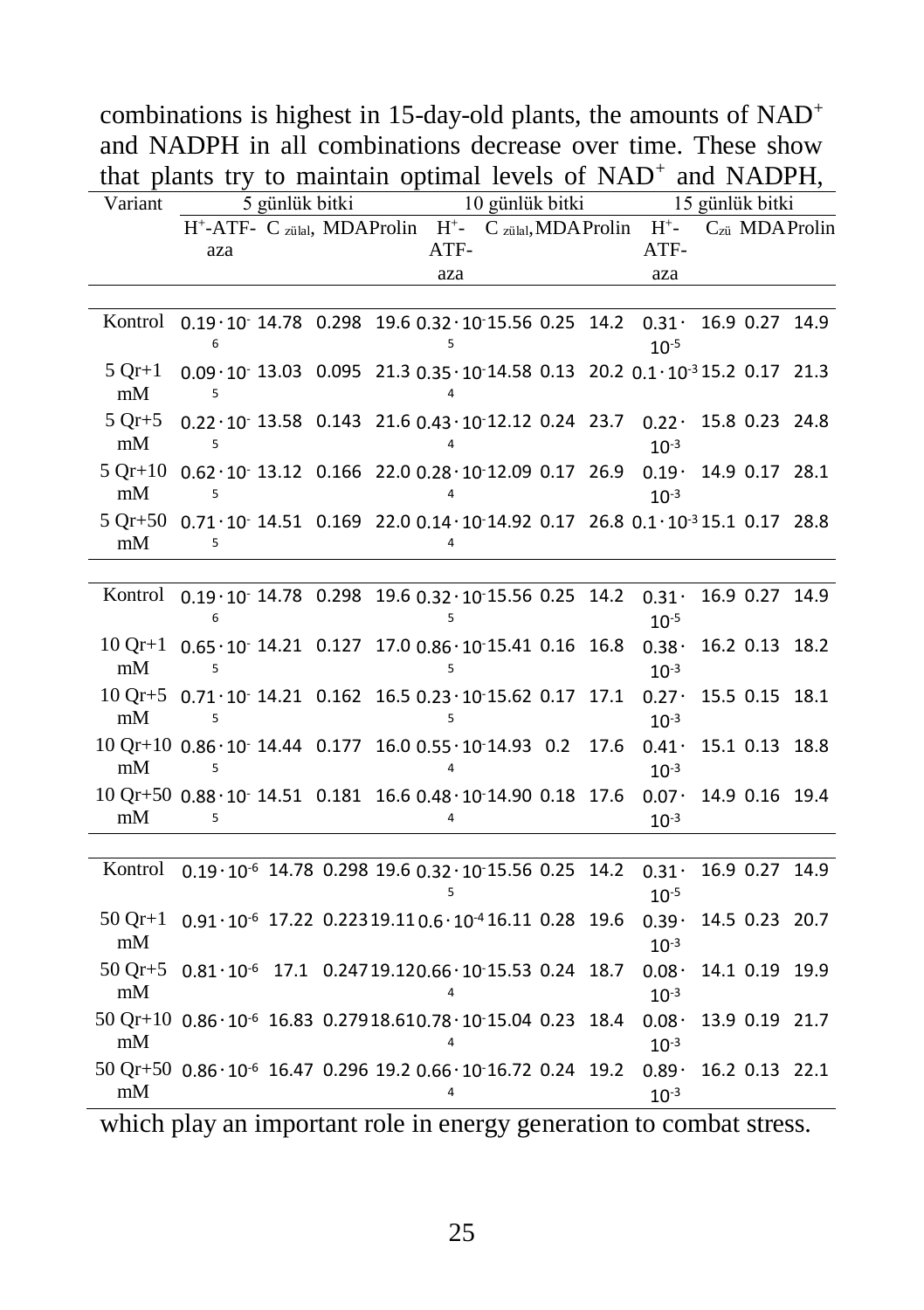Table 3.5. Study of the dynamics of changes in the amounts of adenine and nicotinic coenzymes in the early stages of the bean plant ontogenesis under the combined effect of different doses of radiation and different concentrations of NaCl

Note:  $C_H^+$  -  $\mu$ ekv/hour,  $H_2O_2$ - $\mu$ M/ml; C – control, MDAmalondialdehyde- mM/ml;. Accuracy is less than 3%

Table 3.6 . Study of the dynamics of changes in the activities of CAT, PK, OAD, and NAD-MDH enzymes in leaves of bean plants in the early stages of ontogenesis under the combined effect of different doses of radiation and different concentrations of NaCl

|                          |                      | 5-day-old plant |                                        | 10-day-old plant | 15-day-old plant   |        |                |           |                       |
|--------------------------|----------------------|-----------------|----------------------------------------|------------------|--------------------|--------|----------------|-----------|-----------------------|
| Variants                 | CAT PK OAD           |                 | NAD-<br><b>MDH</b>                     | CAT PK OAD       | NAD-<br><b>MDH</b> | CAT PK |                | D         | OA NAD-<br><b>MDH</b> |
|                          |                      |                 |                                        |                  |                    |        |                |           |                       |
| Control                  | 0.502.695.63         |                 | 1.01                                   | 0.43, 3.02, 4.16 | 0.63               |        | 0.59 2.54 2.89 |           | 1.16                  |
| 5 Oy+1 mM 1.28 3.53 8.65 |                      |                 | 2.32                                   | 1.14 3.26 5.83   | 1.74               | 1.51   | 3.08 4.71      |           | 1.65                  |
| 5 Oy+5 mM 2.26 3.66 8.90 |                      |                 | 2.28                                   | 2.31 3.52 7.07   | 2.60               | 2.80   | 3.33 5.16      |           | 1.66                  |
| $5 Qy + 10$<br>mM        | 2.39 3.96 9.50       |                 | 2.59                                   | 2.59 3.84 8.42   | 2.92               | 3.31   | 3.64 7.41      |           | 1.94                  |
| $5 Qy + 50$<br>mM        | 6.42 6.07 14.8       |                 | 4.26                                   | 5.40 5.0 11.63   | 3.58               | 6.56   | 3.87 7.49      |           | 2.08                  |
|                          |                      |                 |                                        |                  |                    |        |                |           |                       |
| Control                  | 0.50 2.69 5.63       |                 | 1.01                                   | 0.43 3.02 4.16   | 0.63               | 0.59   | 2.54 2.89      |           | 1.16                  |
| $10 Qy + 1$<br>mM        | 1.62 3.76 8.98       |                 | 1.52                                   | 1.33 3.67 3.76   | 1.56               | 1.40   | 3.31 2.97      |           | 1.56                  |
| $10 Qy + 5$<br>mM        | 3.90 4.12 9.23       |                 | 1.67                                   | 3.02 3.58 3.73   | 1.66               |        | 3.20 3.54 3.30 |           | 1.83                  |
| $10 Qy + 10$<br>mM       | 2.69 4.19 9.23       |                 | 1.78                                   | 3.37 3.91 7.49   | 1.48               | 3.41   | 3.87 3.50      |           | 2.06                  |
| $10 Qy + 50$<br>mM       | 5.64 4.29 9.23       |                 | 1.90                                   | 5.84 3.98 7.60   | 2.15               |        | 6.22 3.78 3.56 |           | 2.55                  |
|                          |                      |                 |                                        |                  |                    |        |                |           |                       |
| Control                  | 0.50 2.69 5.63       |                 | 1.01                                   | 0.43 3.02 4.16   | 0.63               | 0.59   | 2.54 2.89      |           | 1.16                  |
| $50 Qy + 1$<br>mM        | 1.76 2.71 7.18       |                 | 1.95                                   | 1.99 3.40 4.83   | 2.48               | 2.47   | 3.60 4.59      |           | 3.18                  |
| $50 Qy + 5$<br>mM        | 2.56 2.91 8.44       |                 | 2.12                                   | 2.93 3.68 5.0    | 2.76               | 3.31   | 3.78 4.79      |           | 3.61                  |
| $50 Qy + 10$<br>mM       | 2.91 3.15 8.62       |                 | 2.35                                   | 3.42 3.91 6.19   | 3.13               | 3.9    |                | 4.18 6.06 | 4.22                  |
| $50 Qy + 50$<br>mM       | 5.81 3.58 8.93       |                 | 2.58                                   | 6.96 4.07 6.33   | 3.58               |        | 7.15 3.75 5.44 |           | 4.44                  |
|                          | $\sim$ $\sim$ $\sim$ |                 | $\mathbf{r}$ $\mathbf{r}$ $\mathbf{r}$ | $\overline{1}$   |                    |        |                |           |                       |

Note: CAT - µmol H<sub>2</sub>O<sub>2</sub>·mg<sup>-1</sup>protein·min<sup>-1</sup>; NAD-MDH - µmol OA· mg<sup>-1</sup>protein·min<sup>-1</sup>;PK-ase - µmol pyruvate· mg<sup>-1</sup>protein·min<sup>-1</sup>;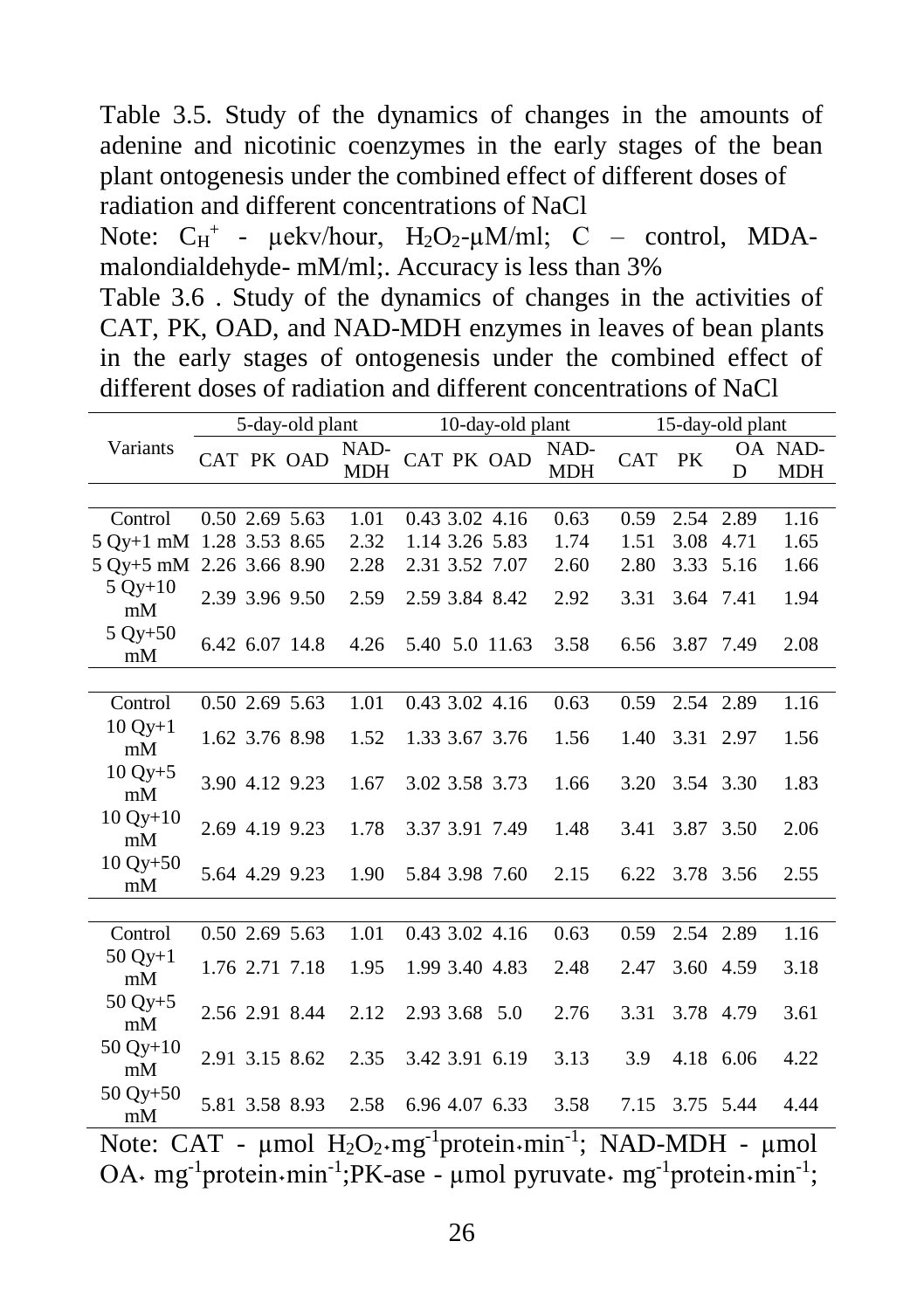OAD-ase -  $\mu$ mol OA mg<sup>-1</sup>protein·min<sup>-1</sup>; Accuracy is less than 3%

Time-related changes in the activities of CAT, PK, NAD-MDH, and OAD were also studied (Table 3.6). As seen in the table, the CAT activity decreased at the beginning of the dual stress effect in the 50 Gy+50 mM salt combinations, but then increased. Whereas, the PK activity decreased over time in the 5Gy and 10 Gy  $+$  salt combinations, and increased in the 50 Gy  $+$  salt variants. The OAD activity in all radiation  $+$  salt combinations gradually decreased as the duration of stress increased, while the NAD-MDH activity increased in 50 Gy + salt combinations over time.

Based on the obtained results, the combined action of radiation and salt 50 Qy+10-50 mM forms inductive mechanisms in bean plants by stimulating effect at the level of amounts of intermediate metabolites, proteins, pigments, adenine nucleotides and nicotinic coenzymes, and activities of CAT, PK, NAD-MDH, OAD, and  $H^+$  -pumps. Thus, by combining functions at the intersection of 5 metabolic pathways, and linking them at the level of substrates and intermediate metabolites signs of temporary or permanent tolerance are created.

### **CONCLUSIONS**

- 1. In the ontogenesis of bean leaves, a homology was found between the dynamics of changes in the amount of photosynthetic pigments, γ-radiation doses, and salt concentrations. During the first 10 days of bean plant development, high chlorophyll content was detected at relatively small radiation doses, and salt concentrations  $(1, 5, 10, 50 \text{ Gy and } 1, 5, 10, 50 \text{ mM NaCl})$ , while at high radiation doses and salt concentrations (100, 200 Gy and 100, 200 mM), the content of carotenoids was high, which is related to the protective function of these pigments under these conditions.
- 2. For the first time, it was found that the increase in the PK activity at high radiation doses (100-200 Gy) and salt concentrations (10- 100 mM) depending on the duration of exposure to stress was related to meeting the plant's need for pyruvate under stress.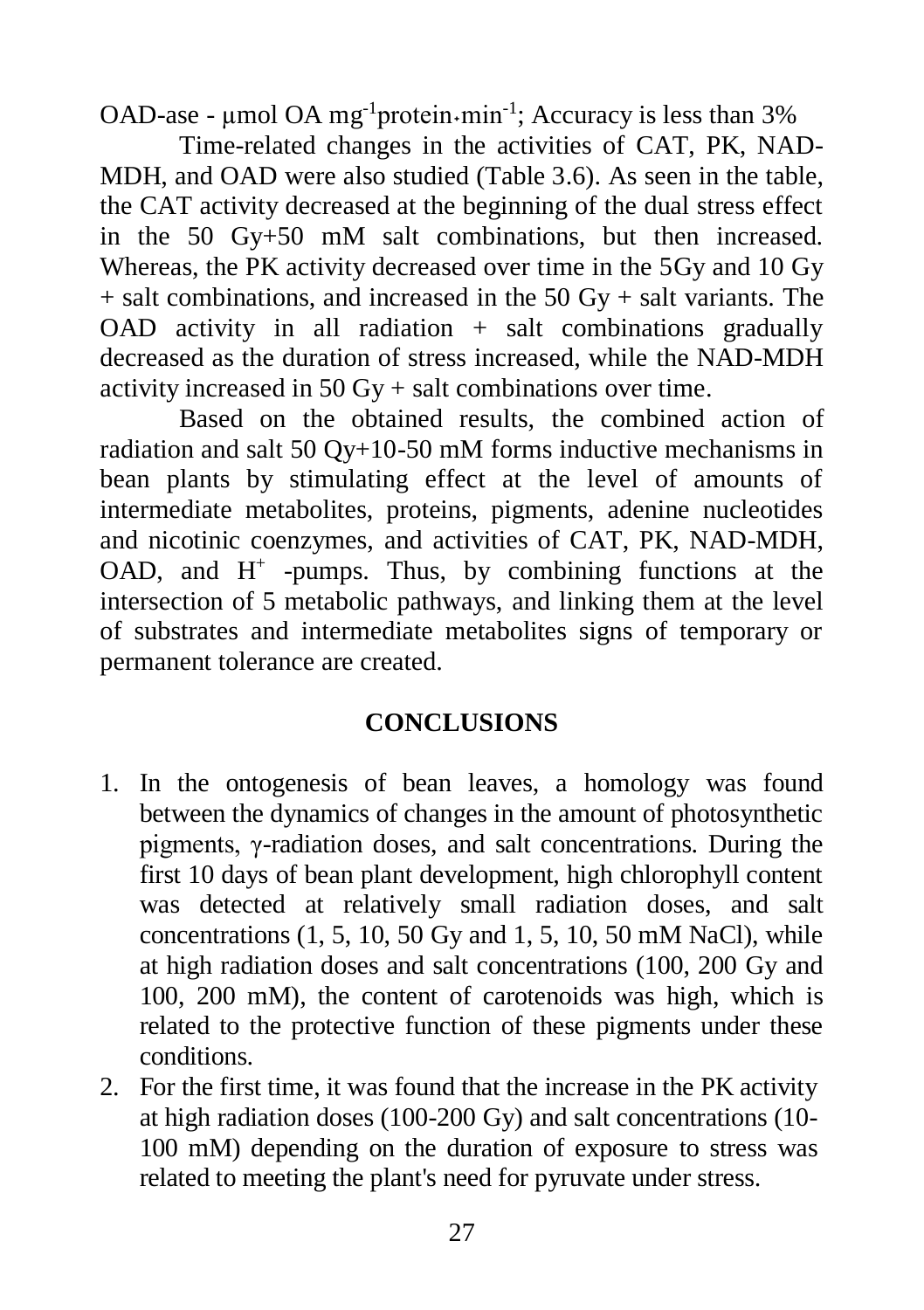- 3. High radiation doses (50-200 Gy) and high concentrations of NaCl (50-100 mM) were found to have a more stimulating effect on the activity of the enzyme NAD-MDH, depending on the duration of stress.
- 4. Although the OAD activity in bean leaves was higher at the beginning of vegetation, it was found to weaken over time as a result of the breakdown of chloroplasts under the influence of γradiation. Gradual exposure to salt ensures high levels of the OAD activity for a long time.
- 5. Correlation between an increase in the PK activity over time at high radiation doses (100-200 Oy) and salt concentrations (10-100 mM NaCl), a greater increase in the MDH activity at the radiation doses of 50-200 Qy and 50-100 mM NaCl, maintaining high levels of the OAD activity at the beginning of vegetation under radiation, and for a long time under the effect of various salt concentrations and the activity of  $H^+$ -pumps in the roots promotes the development of signs of stress tolerance of higher plants at the antioxidant system level.
- 6. Under normal and stress conditions, activities of the energy metabolism enzymes increase similarly and in parallel to the activity of nicotinic coenzymes (NAD<sup>+</sup>, NADPH). The decrease in ATP and the increase in ADP in the regulation of energy balance prove that adenine nucleotides have an effective role under high radiation and salt concentrations.
- 7. For the first time, it has been found that the combined effect of radiation and salt (50 Gy + 10-50 mM NaCl) has a stimulating effect on the bean plant, which forms inductive mechanisms at the level of the amounts of intermediate metabolites, proteins, pigments, adenine nucleotides, and nicotinic coenzymes, activities of CAT, PK, NAD-MDH, OAD, and H<sup>+</sup>-pumps.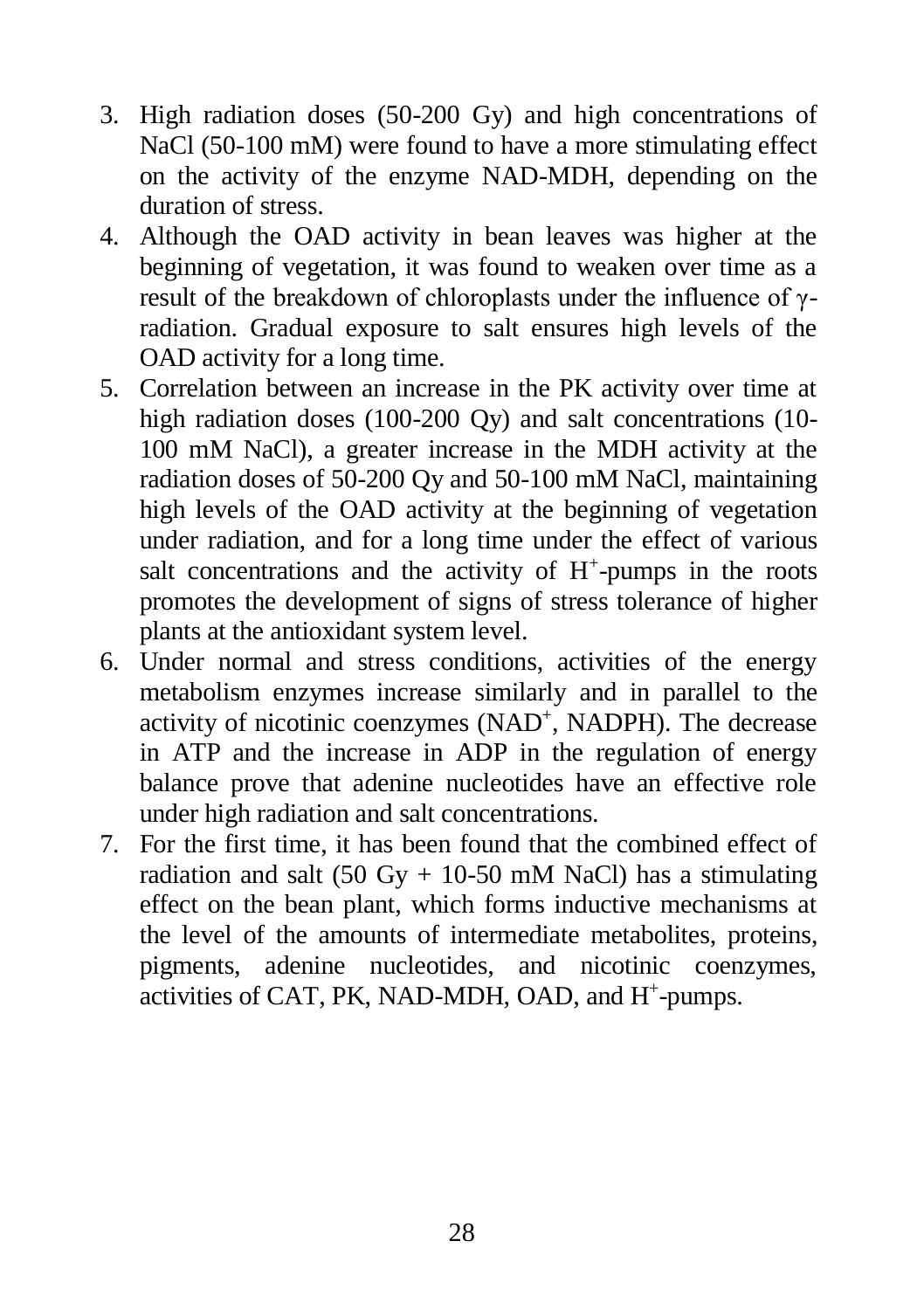## **RECOMMENDATIONS**

- 1. The use of the results obtained in relation to the dynamics of changes in the activity of energy metabolism pathways and antioxidant defense system enzymes in the selection of plant varieties tolerant to radiation and salt can lead to positive results.
- 2. Experiments on plants formed from seedlings obtained under the combined effect of radiation and salt  $(50 \text{ Gy} + 50)$ mM NaCl) would be more effective to increase the tolerance and productivity of higher cultivated plants.
- 3. Breeders should consider the following aspects when characterizing a variety:

- Multiple increases in the amount of carotenoids in the leaves of the new variety and multiple decreases in the chl (a  $+ b$ /car ratio.

-Ten-fold increase in the activity of the  $H^+$  -pump at the beginning of vegetation with subsequent stabilization,

- An increase in the total protein content at the combination of 50 Gy+salt,

- A decrease in the amount of MDA depending on the intensity and duration of stress, and an increase in proline,

- A significant increase in the CAT activity under double stress conditions  $(50 \text{ Oy} + 50 \text{ mM})$  over time, a more marked increase in the PK activity, a higher OAD activity at the beginning of vegetation that decreases over time, and a gradually increasing NAD-MDH activity over time.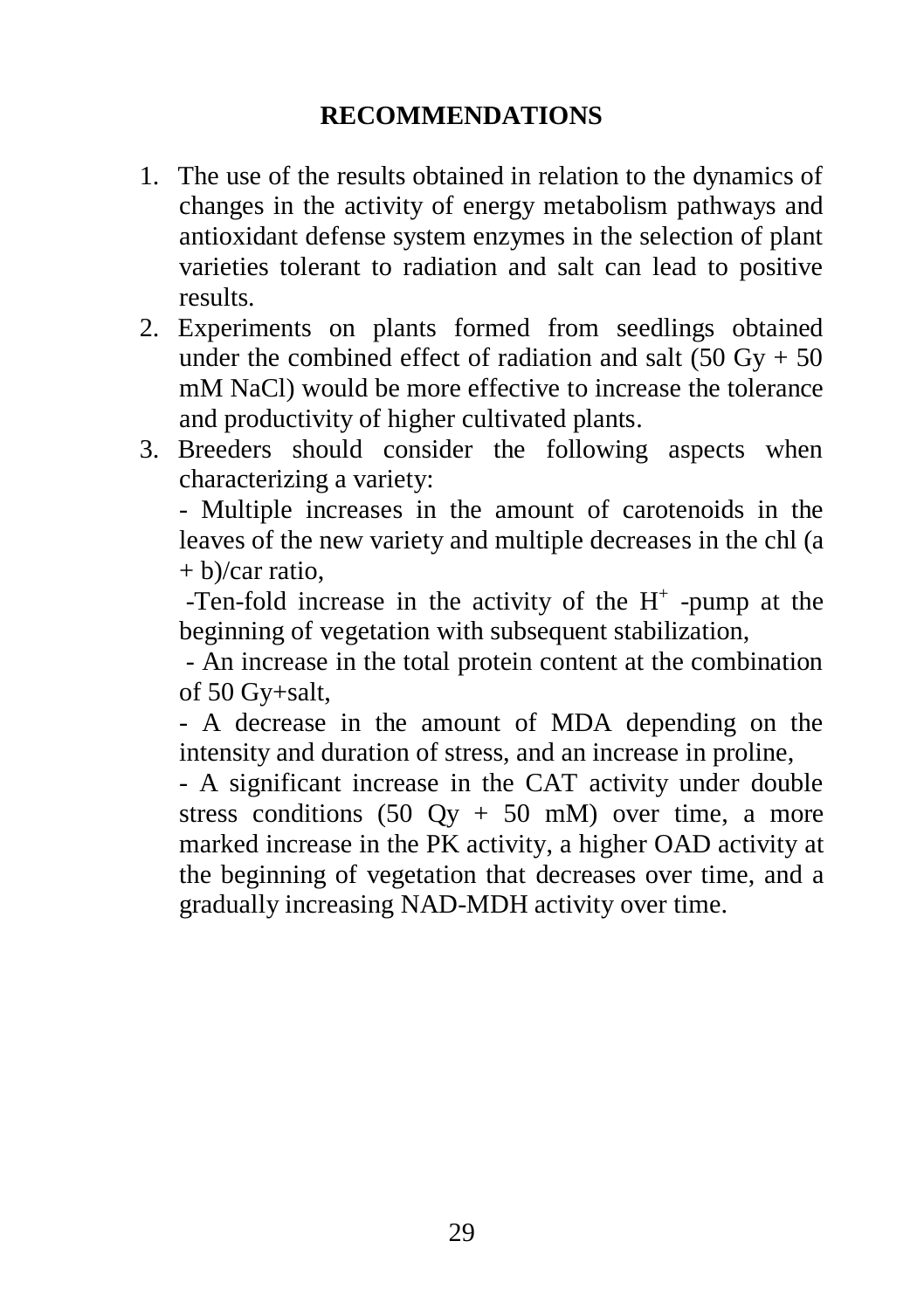### **List of published scientific works on the topic of the dissertation**

- 1. Guliyeva N.R., Orucova J.R., Babayev H.G. The study of biometric indicators of the Bean plant in the condition of salt and radiation stress // Journal of Radiation Researches of ANAS, v. 6, № 1, 2019, p. 70-75
- 2. Guliyeva N.R., Jafarov E.S., Babayev H.G. Comparative study of catalase, pyruvate kinase, oxaloacetate decarboxylase, NAD-Malate dehydrogenase activities in leaves and activity of H + pumps ın roots of *Common bean* plants exposed to salt stress // Advanced Studies in Biology, 2020, v. 12,  $\mathbb{N}$  1, p. 1-7 Bolqarıstan
- 3. Guliyeva N.R., Jafarov E.S., Babayev H.G. Comparatıve study of the effects of radıatıon and salt stresses on the actıvıty of oxaloacetate dexarboxylase ın leaves of *Common bean* // International Journal of Botany Studies. 2020, v. 5, Issue 3, p. 269-273. Hindistan
- 4. Guliyeva N.R. The effect of various γ-ray doses on the development dynamics of Bean (*Phaseolus*) plants grown from seeds exposed to presowing irradiation // Journal of Radiation Researches of ANAS, 2020, v. 7, № 1, p. 17-26
- 5. Jafarov E.S., Guliyeva N.R., Babayev H.G., Gojaeva G.A., Mamedova G.A. Role of pre-sowing gamma-irradiation of seeds in the salt-resistance of *Phaseolus vulgaris* L. // Journal of Stress Physiology and Biochemistry, 2020, v. 16, №. 3, p. 116-125, Russia
- 6. Guliyeva N.R. Toxumların qamma şüalanmasının lobya cücərtilərində Piruvatkinaza fermentinin aktivliyinə təsiri. //Gənc tədqiqatçi, 2020, VI cild,№ 2, s. 84-91, . Bakı, Azərbaycan,
- 7. Guliyeva N.R., Jafarov E.S., Babayev H.G. Effect of various radiation doses on the pyruvate kinase activity in *Common bean* Leaves // AMEA-nın Məruzələri, 2020, V. LXXVI, №3- 4,s.79-83
- 8. Guliyeva N.R., Babayev H.G,Jafarov E.S.,. Comparative study of some pyruvate and oxalacetate metabolism enzymes in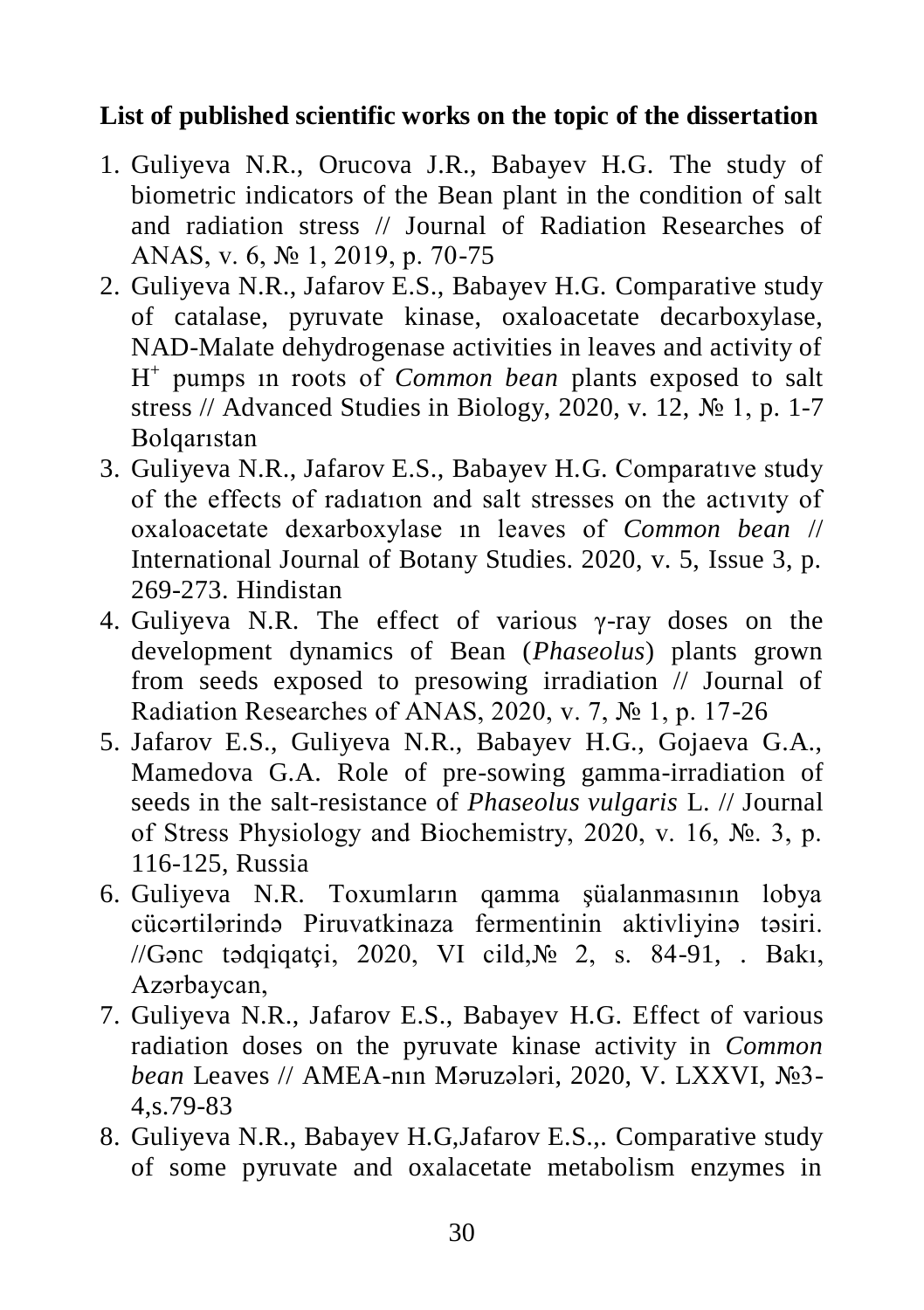common bean leaves under combined effect of radiation and salt // International Journal of Botany Studies. 2021, v. 6, Issue 3, p. 485-488. Hindistan

- 9. Guliyeva N.R. Study of the biometric indicators of Bean with gamma-irradiated seeds. Conference of young scientists and students "İnnovations in Biology and Agriculture to Solve Global Challenges" Dedicated to the 90<sup>th</sup> anniversary of academician Jalal A. Aliyev. Baku, 2018, p.152
- 10. Кулиева Н.Р., Оруджева Дж.Р. Содержание фотосинтетических пигментов в *Phaseolus vulgaris* L., семена которой подверглись предпосевному γ-облучению *//* Экологическая, промышленная и энергетическая безопасность // Mеждународной научно-практической конференции, 2019, с.900-901, Севастополь.
- 11. Guliyeva N.R., Jafarov E.S., Babayev H.G. Влияние предпосевного облучения семян на биоморфологические особенности *Phaselolus vulgaris* L*.,* произрастающей в условиях солевого стресса // VIII Beynəlxalq Radiobiologiya Qrultayı, , 2021 s.98, Moskva.
- 12. Guliyeva N.R., Jafarov E.S., Babayev H.G. Dynamics of the content of photosynthetic pigments in Common bean leaves after pre-sowing treatment of seeds with various doses of γ-radiation. *//* II Beynəlxalq elmi-praktik konfrans "Modern Information, measurement and control systems: problems and perspectives" 100th anniversary of ASOIU., 2020, s.136-137, Baku.
- 13. Кулиева Н. Р., Мамедова Г.А. Cравнительное исследование активности H+- насосов в корнях фасоли в условиях солевого стресса // "Biologiyada elmi nəaliyyətlər və çağırışlar" mövzusunda X Beynəlxalq elmi konfrans.Bakı.2021. s.312-313.
- 14. Кулиева Н.Р., Аллахвердиева Л.В., Мамедова Г.А., Гусейнова Ш.А. Зависимости фотосинтетических пигментов от концентрации NаCl и от дозы облучения семян // Современные проблемы радиобиологии,Радиоэкологии и агроэкологии Сборник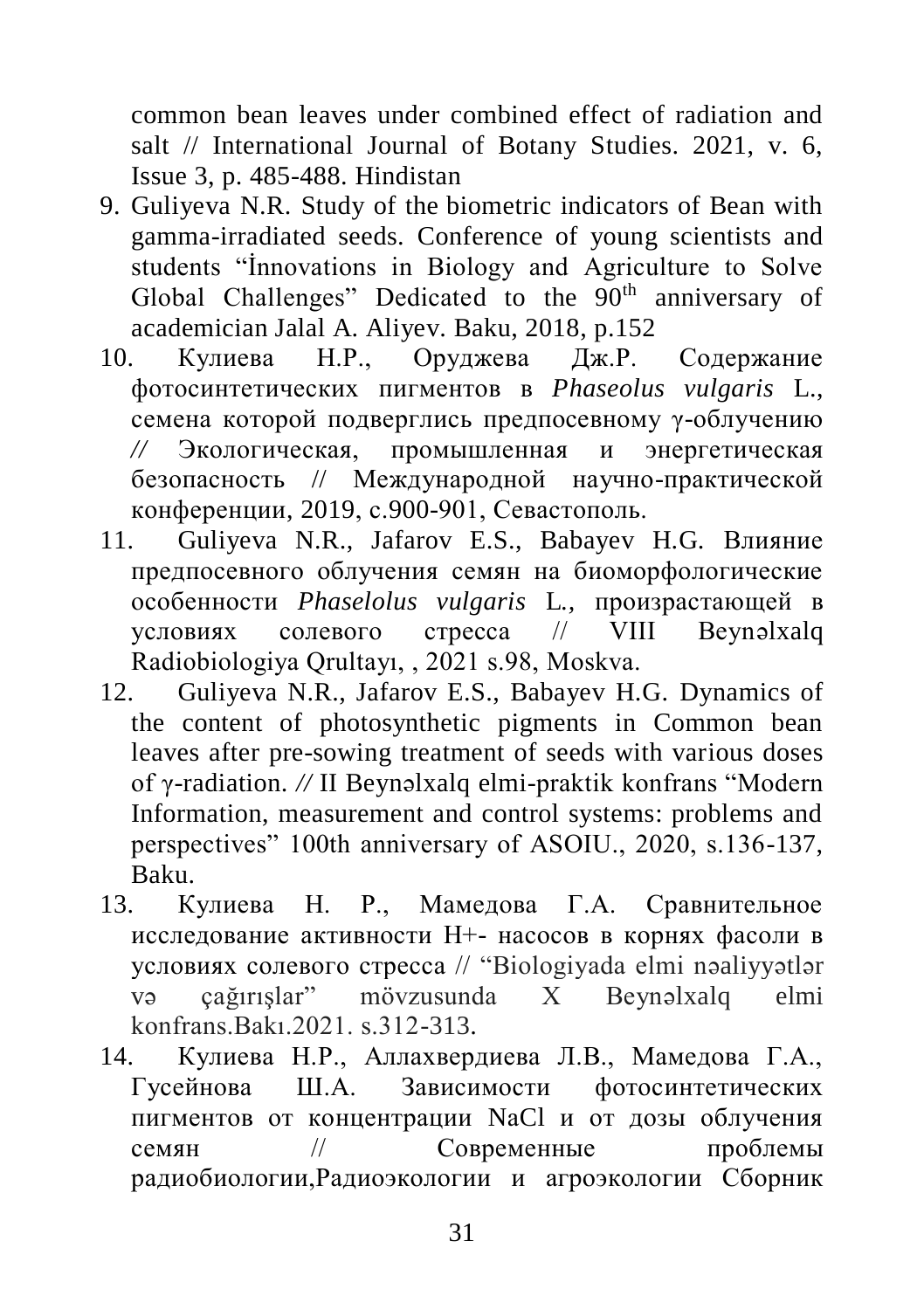докладов IV международной научно-практической конференции. Обнинск 2021.с. 54-57

15. Quliyeva N.R. Duz streslərinin lobya yarpaqlarında oksalasetatdekarboksilaza fermentinin aktivliyinə təsirinin oyrənilməsi //İnternational Scientific- Practical Conference "Soil-ecological problems of agrocenoses and ways to solve them" Baku. 2021,s.59-62.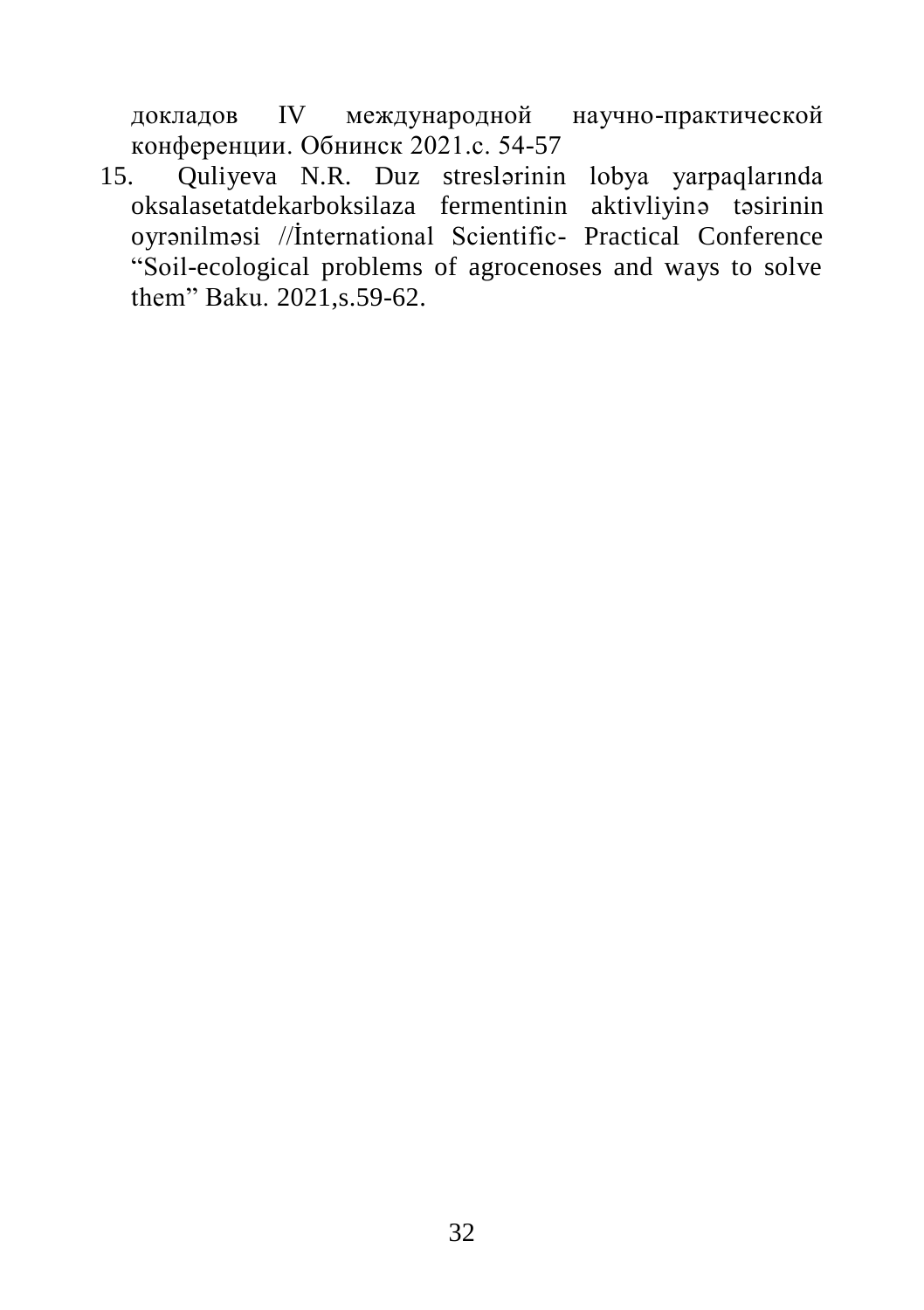The defense of the dissertation will be held on 03 june 2022 at 11- 00 at the meeting of the Dissertation council BFD 3.07 operating under Institute of Radiation Problems of ANAS

Address: AZ1073 ,Baku, 9 Bakhtiyar Vahabzade

Dissertation is accessible at the library of Institute of Radiation Problems of ANAS

Electronic versions of the dissertation and the abstract are available on the official website of Institute of Radiation Problems of ANAS (https://www.irp.science.az/)

Abstract was sent to the required addresses on 29 april 2022